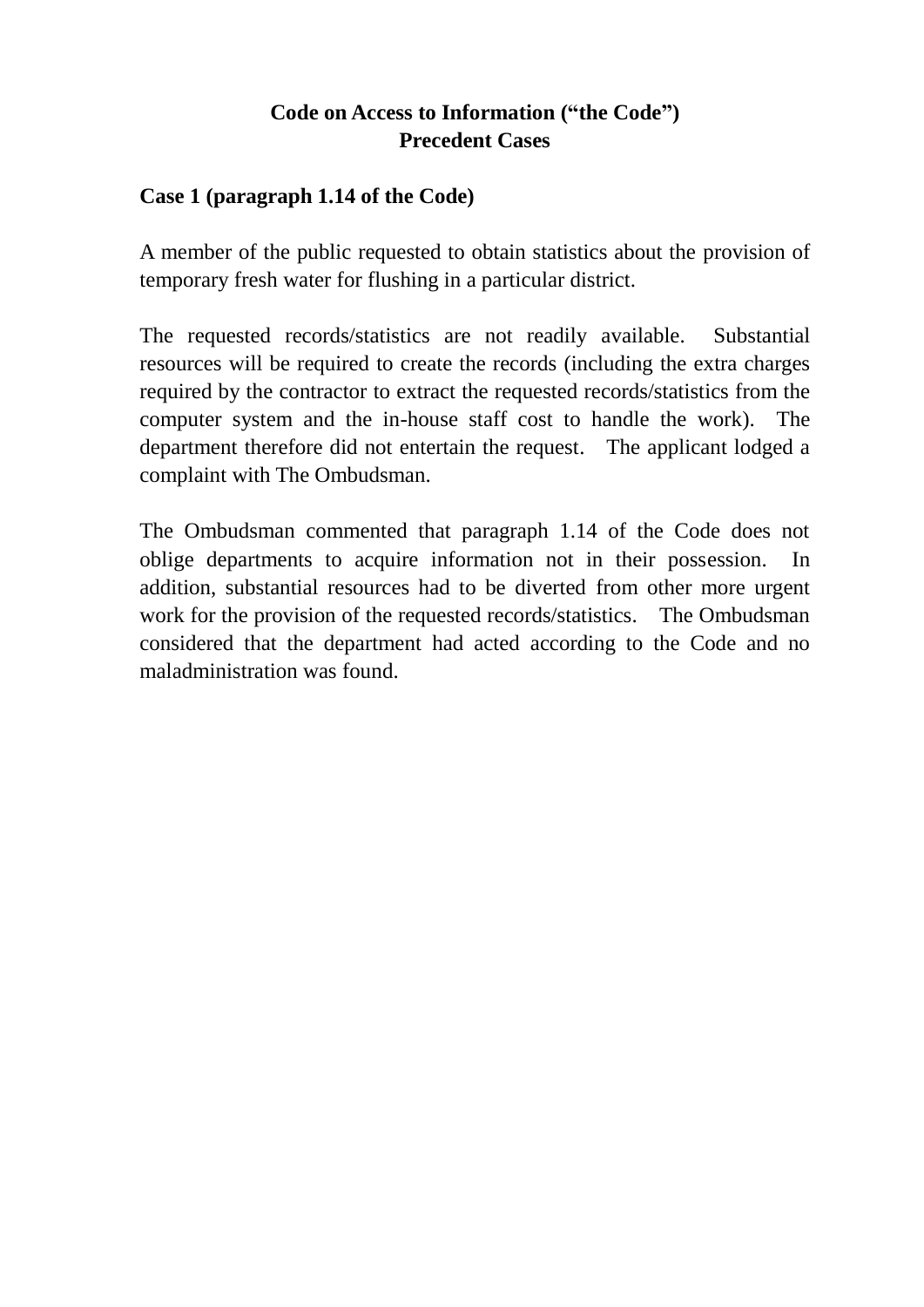## **Case 2 (paragraphs 1.16 to 1.18 and 2.10 of the Code)**

A member of the public requested Department X to provide copies of two documents given to Department X by Department Y relating to the applicant's application for rates exemption of his small house. Department X advised the applicant to approach Department Y direct and sent him an application form for obtaining the information under the Code.

The applicant then sent the application form to Department Y. Department Y refused the request after nearly two months on the ground that disclosure would inhibit the frankness and candour of discussion within Government (paragraph 2.10(b) of the Code). The applicant lodged a complaint with The Ombudsman.

The Ombudsman commented that Department Y had refused the request with a valid reason compatible with Part 2 of the Code. However the department had taken unduly long time to process the request. Moreover, Department X should have coordinated a reply to the applicant.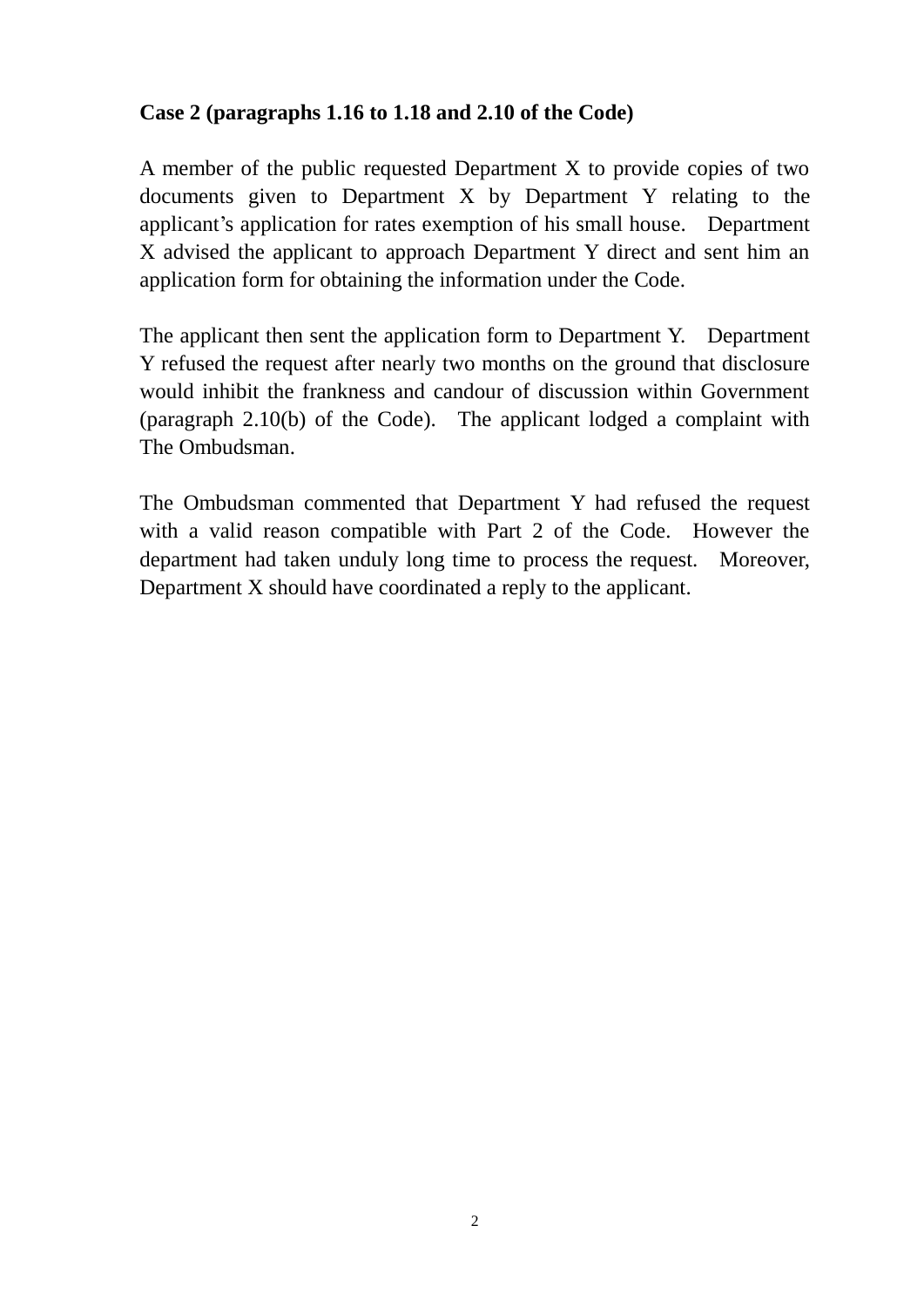# **Case 3 (paragraph 2.6 of the Code)**

A member of the public requested to obtain a copy of the examination report of his vehicle which was involved in a traffic accident.

The concerned traffic accident case had entered into judicial process. The department therefore refused the request on the ground of paragraph 2.6(a) of the Code, i.e. information the disclosure of which would harm or prejudice the administration of justice, including the conduct of any trial and the enforcement or administration of the law.

The applicant lodged a complaint with The Ombudsman.

The Ombudsman accepted the department's explanation to withhold the examination report.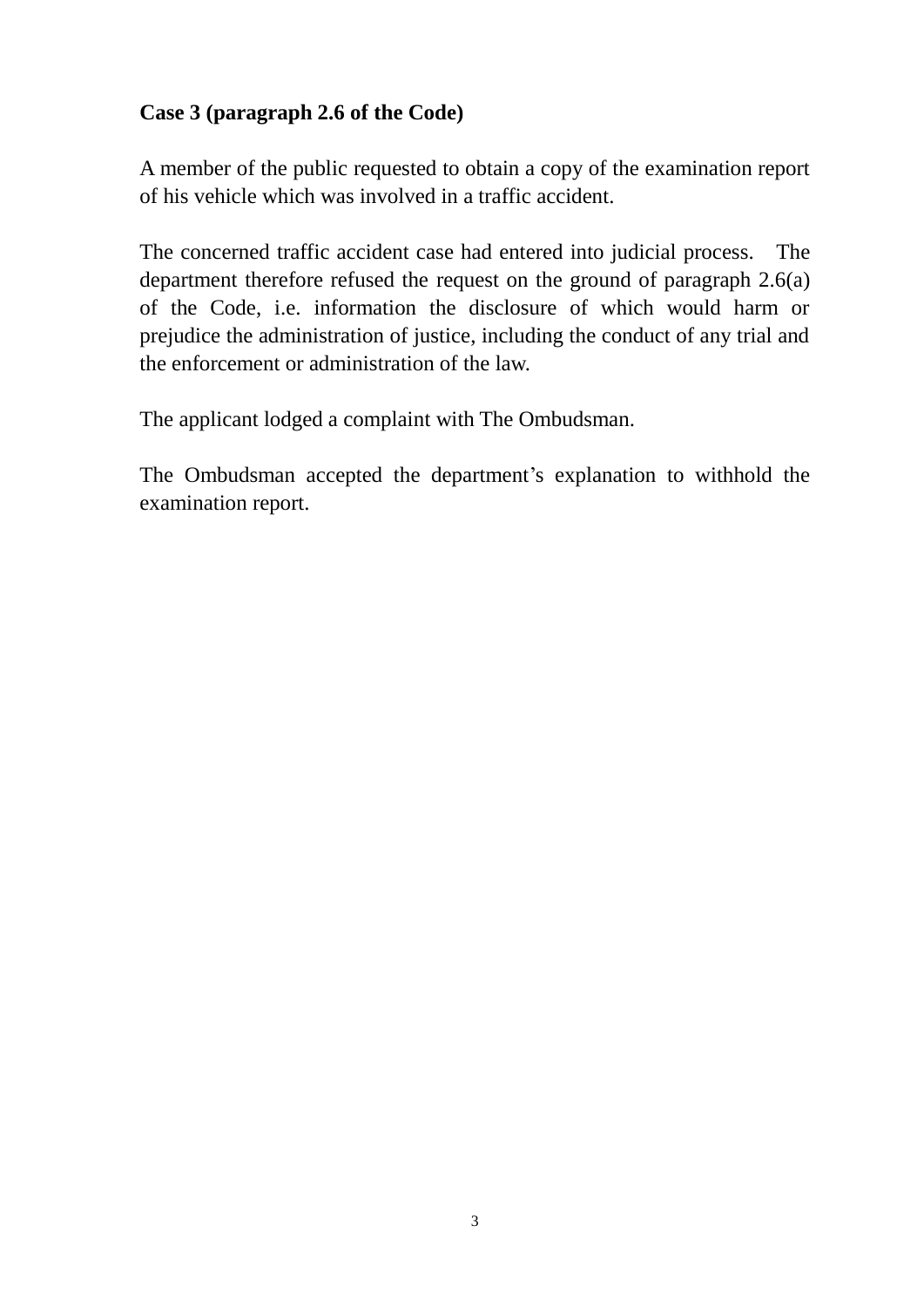## **Case 4 (paragraph 2.10 of the Code)**

A member of the public requested to obtain minutes of meeting of an advisory committee comprising unofficial members ("Committee").

The department was of the view that disclosure of the minutes of meeting would inhibit the frankness and candour of discussion in the Committee meetings. The request was therefore refused on the ground of paragraph 2.10(b) (Internal discussion and advice) of the Code. The department had also consulted Committee members who indicated their unwillingness to disclose the minutes relating to their discussion.

The applicant lodged a complaint with The Ombudsman.

The Ombudsman accepted the department's explanation which was considered reasonable. There was no breaching of the Code by the department concerned.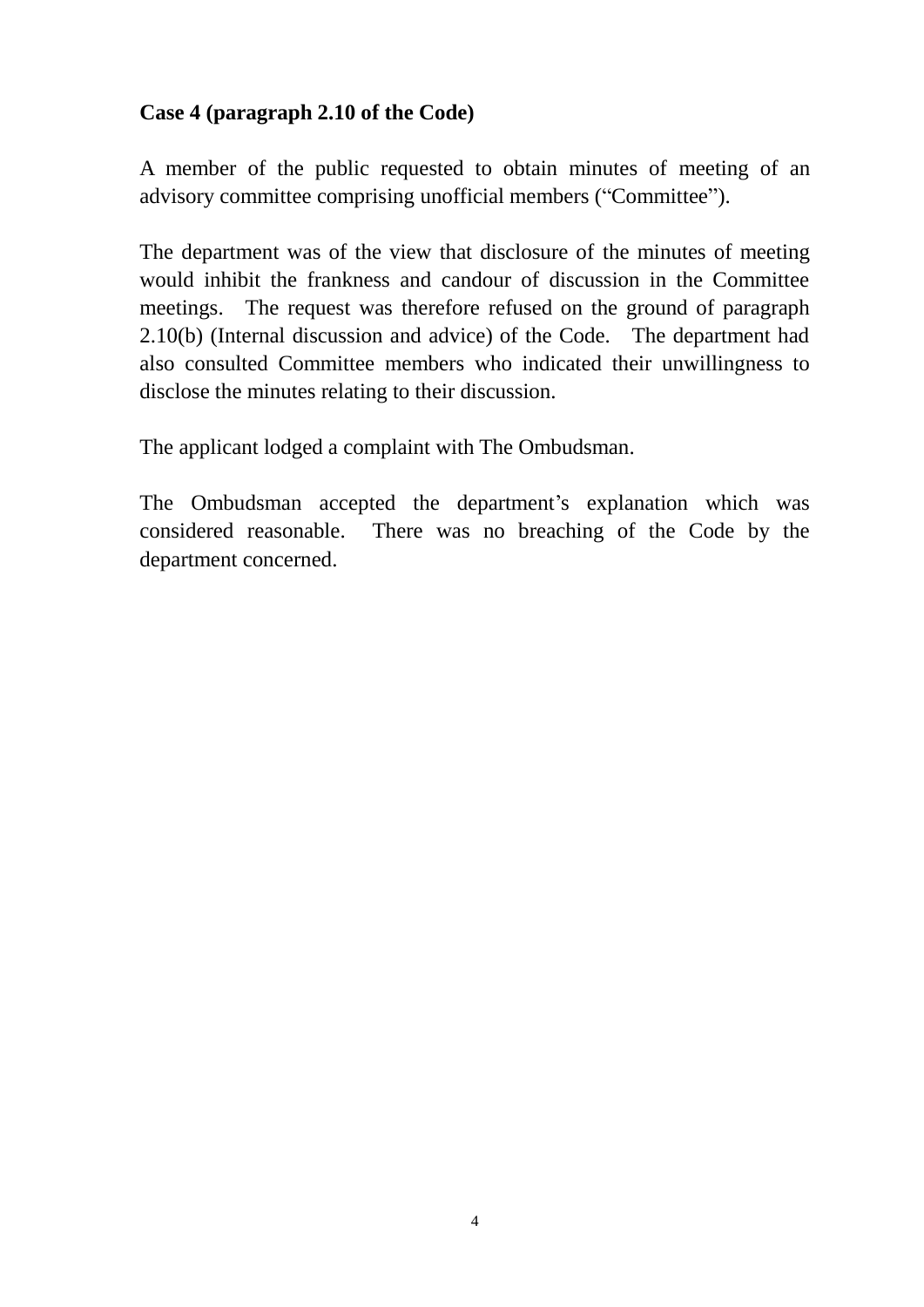#### **Case 5 (paragraph 2.14 of the Code)**

The applicant requested to obtain the minutes of meeting of a statutory body (a third party). At the relevant meeting, the statutory body decided to impose a condition for approving planning projects. The department refused the request and advised the applicant that according to the statutory body concerned, the requested information was classified confidential and hence could not be disclosed. The applicant lodged a complaint with The Ombudsman.

The Ombudsman commented that in accordance with the spirit of paragraphs 1.20.6 and 1.23.6 of the Guidelines on the Code, the department should have ascertained whether the statutory body still wanted to maintain confidentiality of the minutes of meeting held some years ago. Furthermore, the applicant's request was related to its representations against a development project, a subject of considerable controversy and community concern. While the public interest involved might not be substantial enough to warrant automatic release of the minutes, it was certainly not negligible. In this light, the case for maintaining confidentiality of the minutes was not so "clear and overwhelming" that the request could be refused without consulting the statutory body.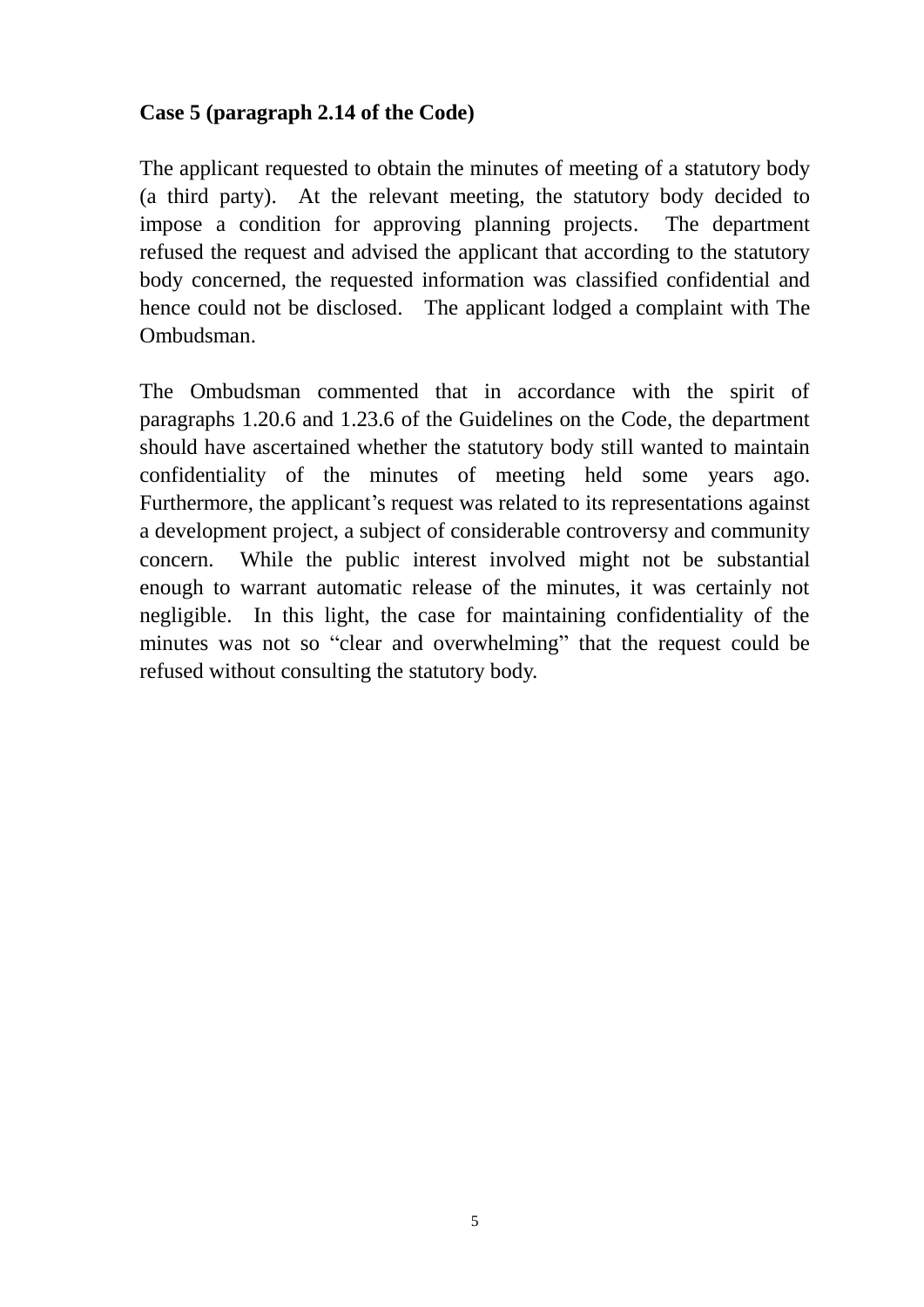## **Case 6 (paragraph 2.15 of the Code)**

The Chairman-elect of a Rural Committee requested the department to provide copies of the financial statements previously submitted by the Rural Committee to the department.

The department agreed to provide the past financial statements but advised that since they contained the names and post titles of the then Chairman Mr A and the then Secretary Mr B, and that that was personal data of Mr A and Mr B, it would have to delete such data before providing the financial statements to the Rural Committee. The Chairman-elect opined that as Mr A and Mr B were representing the Rural Committee when they submitted the financial statements to the department, the information should not be deleted. He was dissatisfied with the department's deletion of the data and lodged a complaint with The Ombudsman.

The Ombudsman opined that:

- a. While the names and post titles of Mr A and Mr B were personal data, the financial statements in the possession of the department came from the Rural Committee. As such, if the department was to provide copies of the financial statements to the Rural Committee, there would be no issue of revealing personal data (including the names and post titles of Mr A and Mr B) contained in the financial statements.
- b. As Mr A and Mr B were former Chairman and Secretary of the Rural Committee, which were public offices, their names and post titles were in effect in the public domain.
- c. The purpose of the Rural Committee's annual submission of financial statements to the department with names and titles of the Chairman and Secretary was to ensure the Rural Committee's accountability to the department regarding its use of public funds. As the Chairman-elect, the applicant would be able to better understand the financial situation of the Rural Committee in the past years by obtaining complete copies of past financial statements from the department, which could be considered relevant to the exercise of his duties. In other words, the Chairman-elect's request for financial statements with the names and post titles of the then office-bearers in effect met the requirements as laid down in Data Protection Principle 3 in the Personal Data (Privacy) Ordinance and paragraph 2.15(a) of the Code.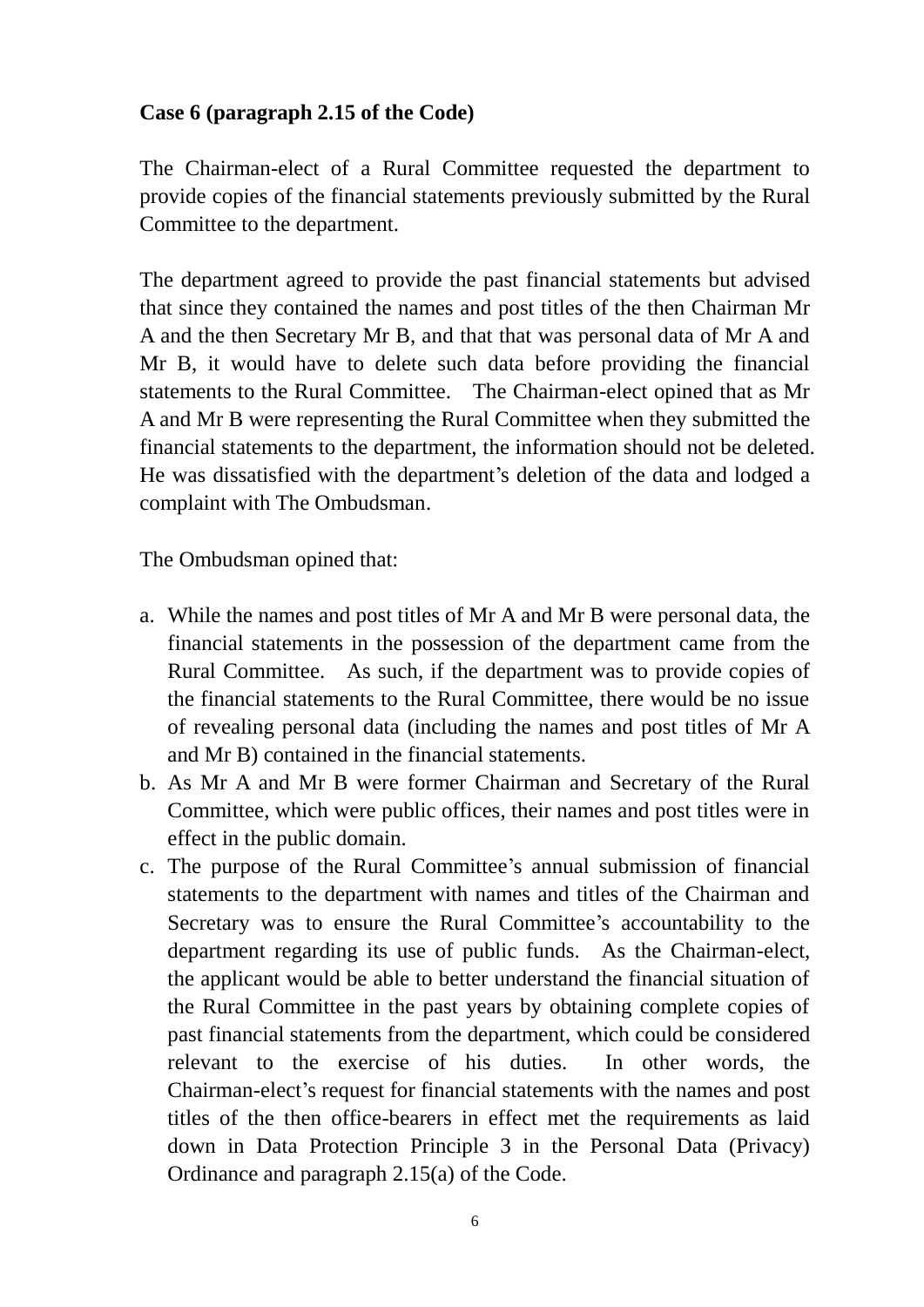In view of the above reasons, The Ombudsman was of the view that the department should provide complete copies of the financial statements to the Rural Committee. The full record was subsequently provided to the Rural Committee.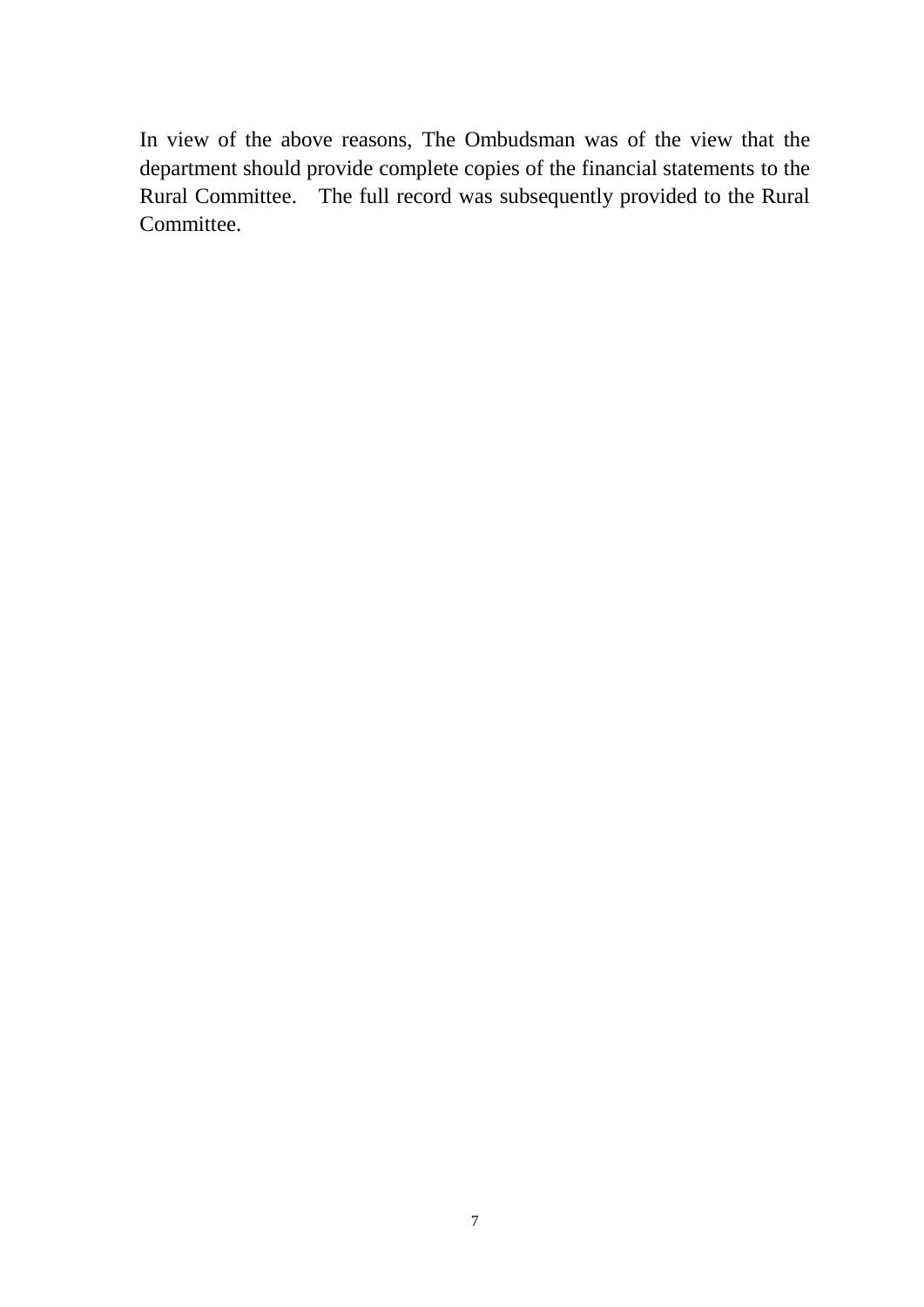# **Case 7 (paragraph 2.15 of the Code)**

A member of the public made a complaint against the manner of a number of government officers that handled a dispute case involving the applicant. The complaint was resolved and the applicant subsequently requested the department to provide the government officers' names or their staff numbers.

The department refused the request on the ground of paragraph 2.15 of the Code as it was thought that consent was required from the government officers concerned. The applicant lodged a complaint with The Ombudsman.

The Ombudsman commented that according to paragraph 2.15(a) of the Code, the department should disclose the government officers' names or staff numbers to the applicant because such disclosure is consistent with the purpose for which the information was collected. The requested information was subsequently made available to the applicant.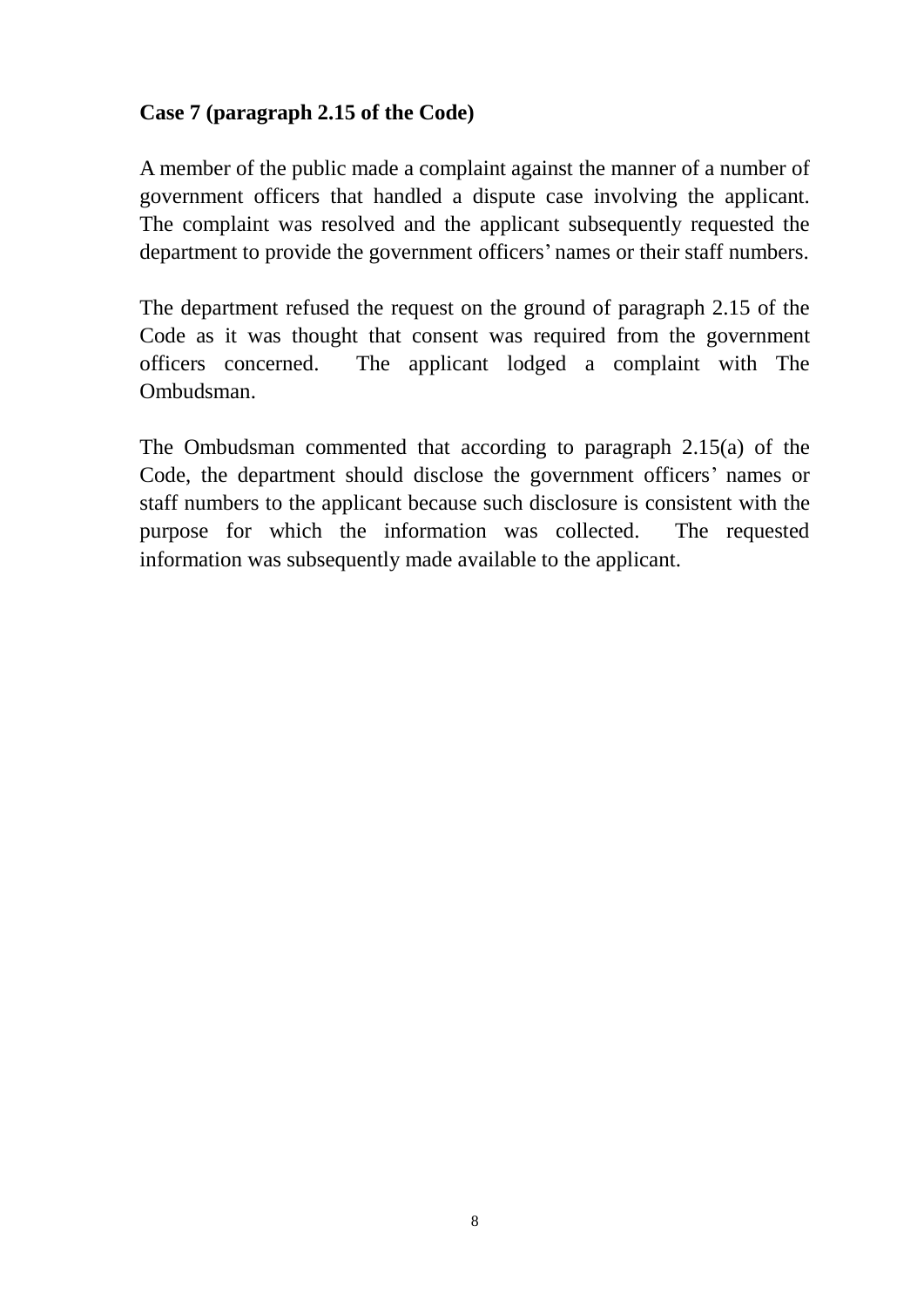#### **Case 8 (Internal documents)**

A member of the public requested to obtain records on visits to his home during the period from 2008 to 2011.

The request was refused on the grounds that the requested information was internal computer records of the department and that the information involved the personal data of other persons. The applicant lodged a complaint with The Ombudsman.

The Ombudsman commented that the department had not handled the applicant's request for information in accordance with the Code, because:

- (1)that the requested information was internal computer records of the department is not one of the reasons under Part 2 of the Code; and
- (2)if the records on home visits involved the personal data of other persons, the department should consider other means such as to obliterate the personal data of the other persons and release the records to the applicant.

The information was subsequently provided to the applicant with the personal data of the other persons obliterated.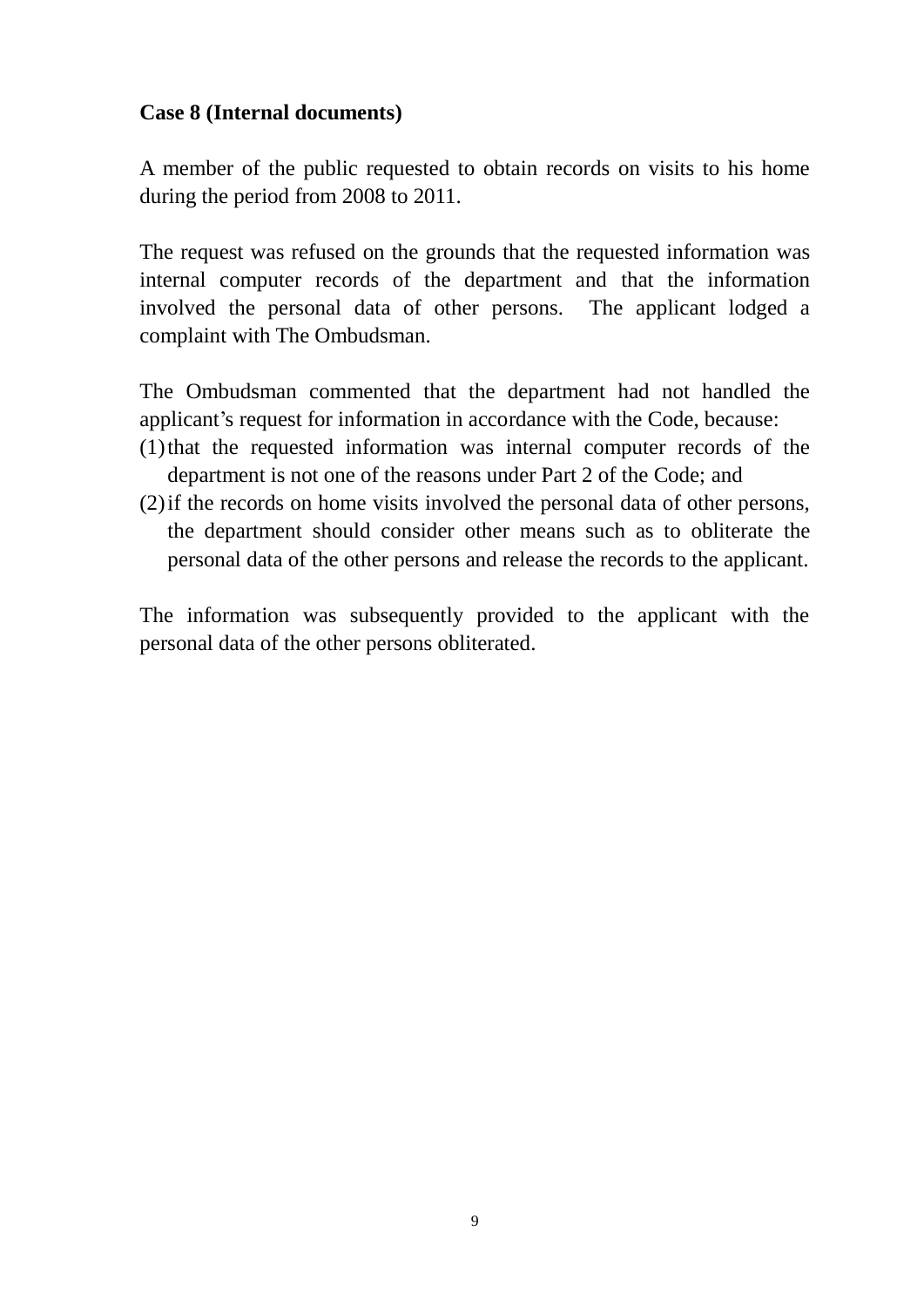#### **Case 9 (Purpose of the request)**

A member of the public requested to obtain documents kept by the department that could prove that he and his family members were the registered inhabitants of a squatter hut so as to recognise his right to occupy the land.

The department refused the request as the records are for planning purposes. Neither the squatter registration number nor the registration of the inhabitants conferred on any person or recognised his/her right to occupy the land. The applicant then lodged a complaint with The Ombudsman because the department refused to provide the requested information.

The Ombudsman commented that it is true that the requested records could not prove the applicant's right of occupancy of the squatter hut. However, under the Code, it was not necessary or appropriate for the department to consider the purpose of the request. It was, therefore, improper for the department to refuse the request on the ground that the information sought would not serve his purpose. The Ombudsman advised that the department should have simply confirmed to the applicant that his name was on the list of registered inhabitants of the squatter hut, with a rider that such information could not prove his right to occupy the land.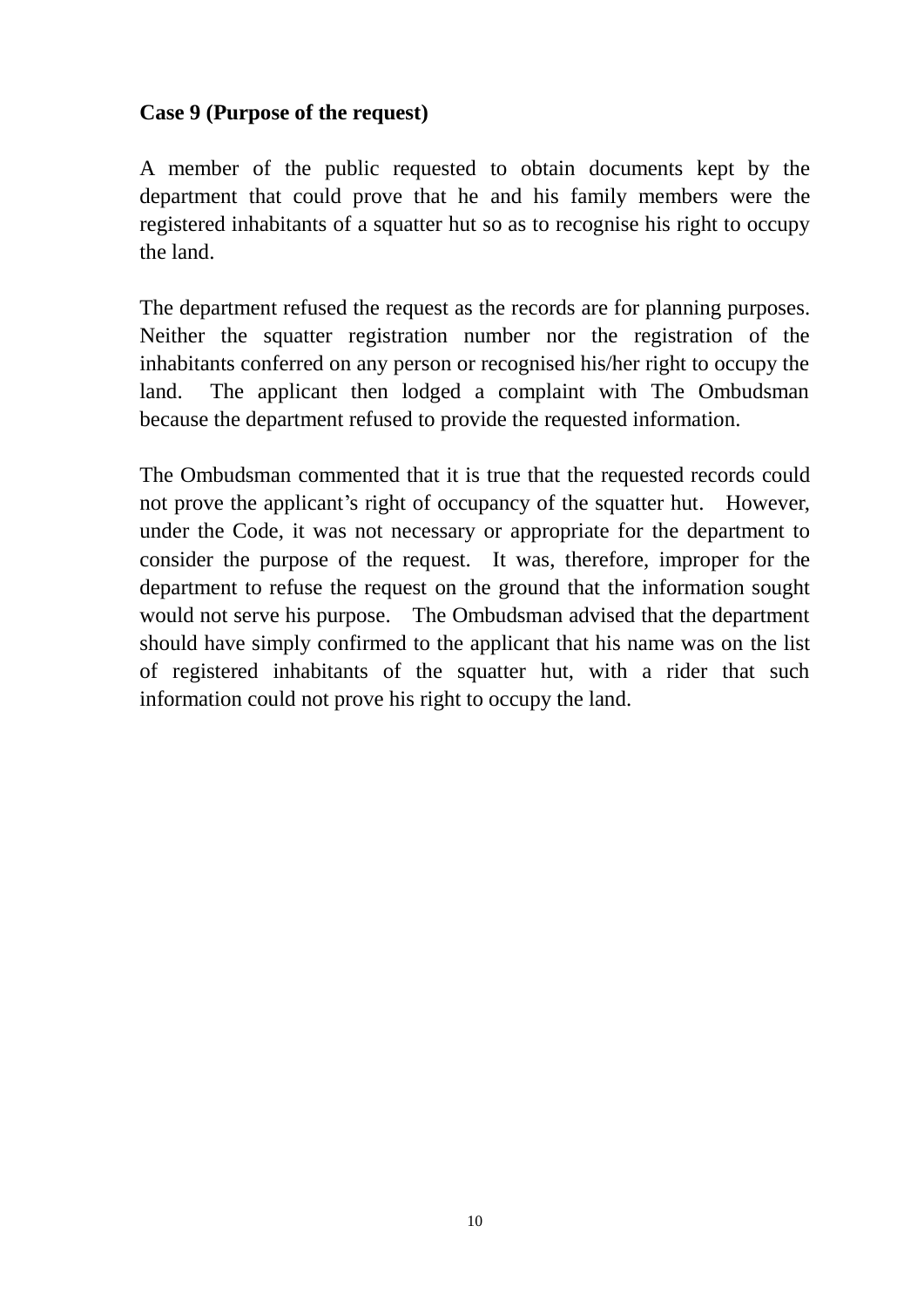#### **Case 10 (paragraph 2.10 of the Code)**

A member of the public requested the department to disclose its comments on a planning application given to a statutory body. The department provided the applicant with the main points of the comments. Afterwards, upon the applicant's further request for the exact wordings of the comments given by the department to the statutory body, the department gave him extracts of the comments given.

The applicant's request for the "exact wordings" of the information was refused on the ground of paragraph 2.10(b) of the Code concerning internal discussion and advice. The department considered that disclosure of the exact wordings of all the comments would inhibit the frankness and candour of discussion within the Government in processing the planning application in this case and in the future. Nevertheless, according to paragraph 1.13 of the Code (i.e., the information may be given by providing a summary of the relevant record or part thereof), the department provided the extracts of its comments instead. The applicant lodged a complaint with The Ombudsman because he was dissatisfied that the department did not provide him with the exact wordings of its comments given to the statutory body.

The Ombudsman noted that paragraph 2.10(b) of the Code had been quoted by the department which considered the disclosure of the relevant information would inhibit the frankness and candour of discussion within the Government because during the scrutiny process, the department's comments on a planning application might have changed from time to time in the light of new information furnished by the applicant or public opinions. In this connection, if the department was requested to disclose the comments it had made at different stages of the scrutiny process, it would inhibit the frankness and candour of discussion within the Government in processing similar planning application in future. Nevertheless, the department had provided a summary of its comments in accordance with paragraph 1.13 of the Code.

The Ombudsman accepted the department's explanation. In fact, in considering the planning application, the statutory body had not requested the department to provide the full text of its comments for reference. The Ombudsman considered that the department's concern of disclosing the comments at different stages of the scrutiny process would inhibit the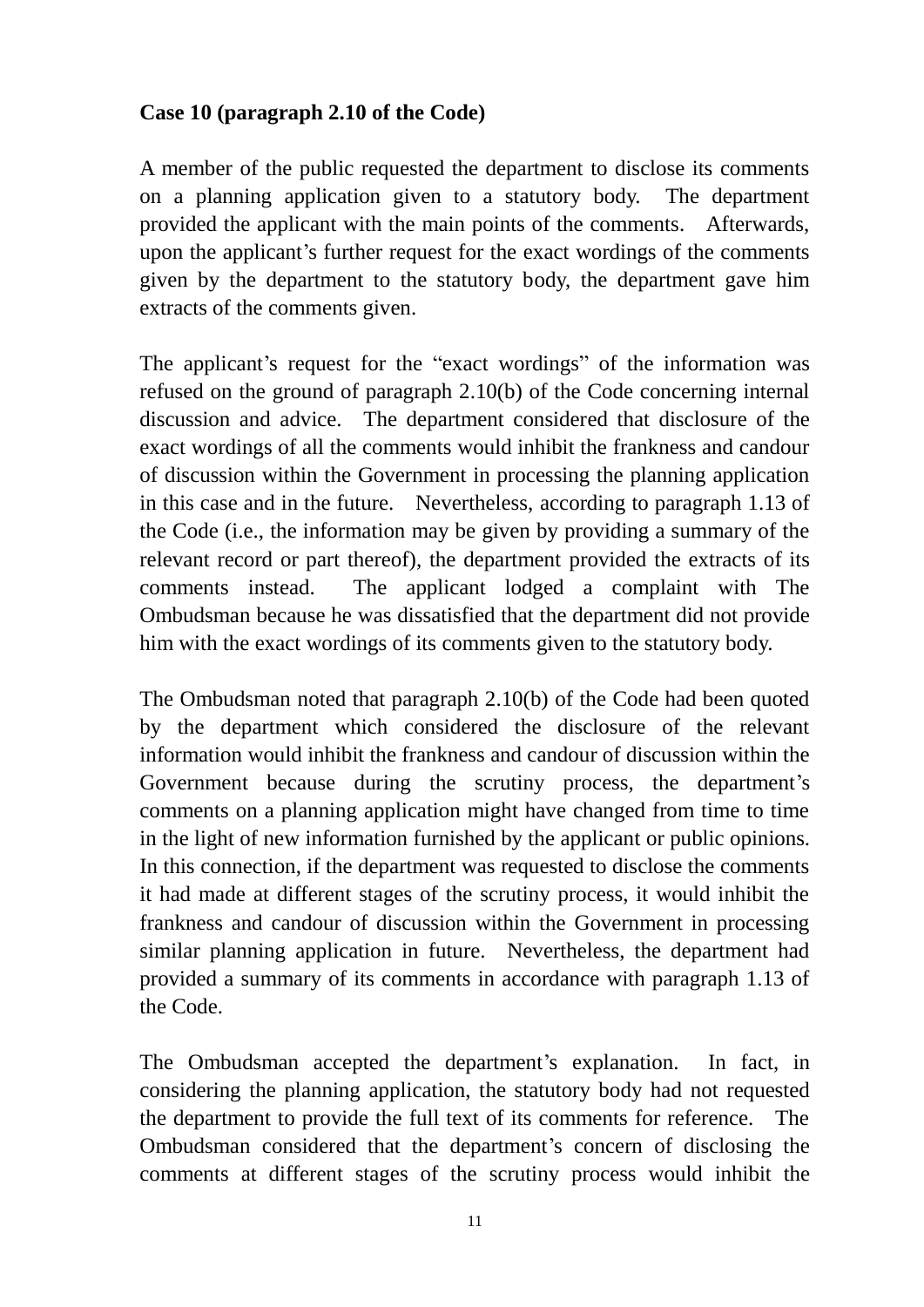frankness and candour discussion within the Government in processing similar applications in future was understandable.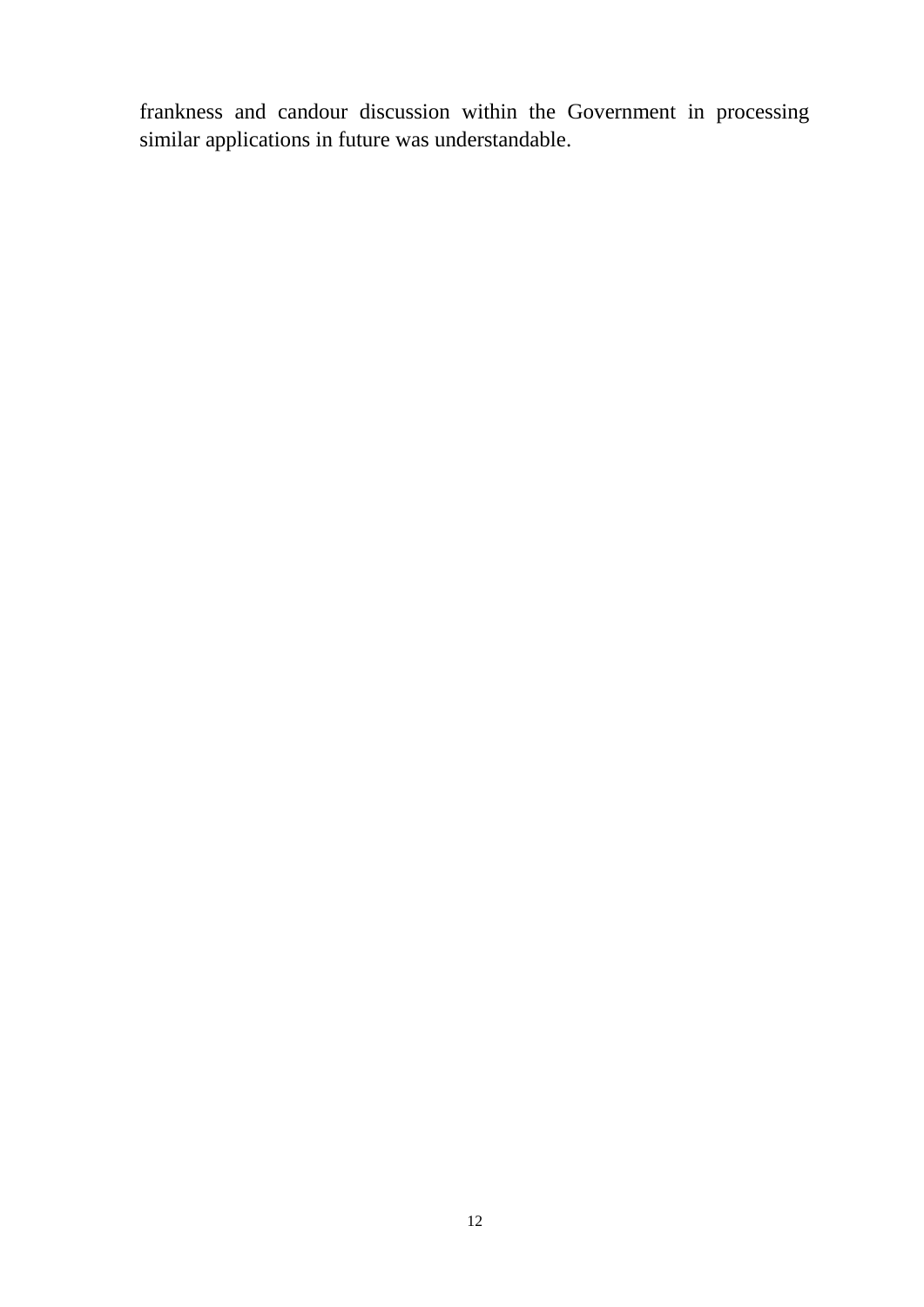## **Case 11 (paragraph 2.15 of the Code)**

A member of the public requested to obtain copies of schedule(s) of financial statement and other related documents relating to the financial assistance received by his deceased brother which was administered by the government official(s) for a specified period, as well as information on the bank account including the account number used by the government official(s) to administer the financial assistance received by his deceased brother.

The applicant lodged a complaint with The Ombudsman alleging that despite the provision of his brother's death certificate and Confirmation Notice issued by another department under the Probate and Administration Ordinance (Chapter 10 of the Laws of Hong Kong) to the department, his request was refused on grounds of privacy. The applicant held that his request had been unreasonably refused by the department.

The Ombudsman considered that the main points at issue in this case were:

- (1) whether the applicant had provided the department with documents to substantiate that he was the "appropriate person" of his deceased brother mentioned in paragraph 2.15 of the Code;
- (2) whether the department had refused to provide the applicant with the requested information.

On issue (1), although the applicant had provided a copy of the Confirmation Notice to the department when he made the request for information for the second time, his relationship with his deceased brother was not explicitly indicated in the Confirmation Notice. Even The Ombudsman did not know that the applicant's relationship with his deceased brother was already confirmed by the department which issued the Confirmation Notice on the basis of the two affidavits submitted by the applicant until it made an enquiry with that issuing department. In other words, though the applicant was an "appropriate person" of his deceased brother, who could have access to his deceased brother's information, the Confirmation Notice alone was not sufficient as proof of the applicant's relationship with his deceased brother.

On issue (2), the staff member of the department had never turned down the applicant's request for information at the two meetings with the applicant.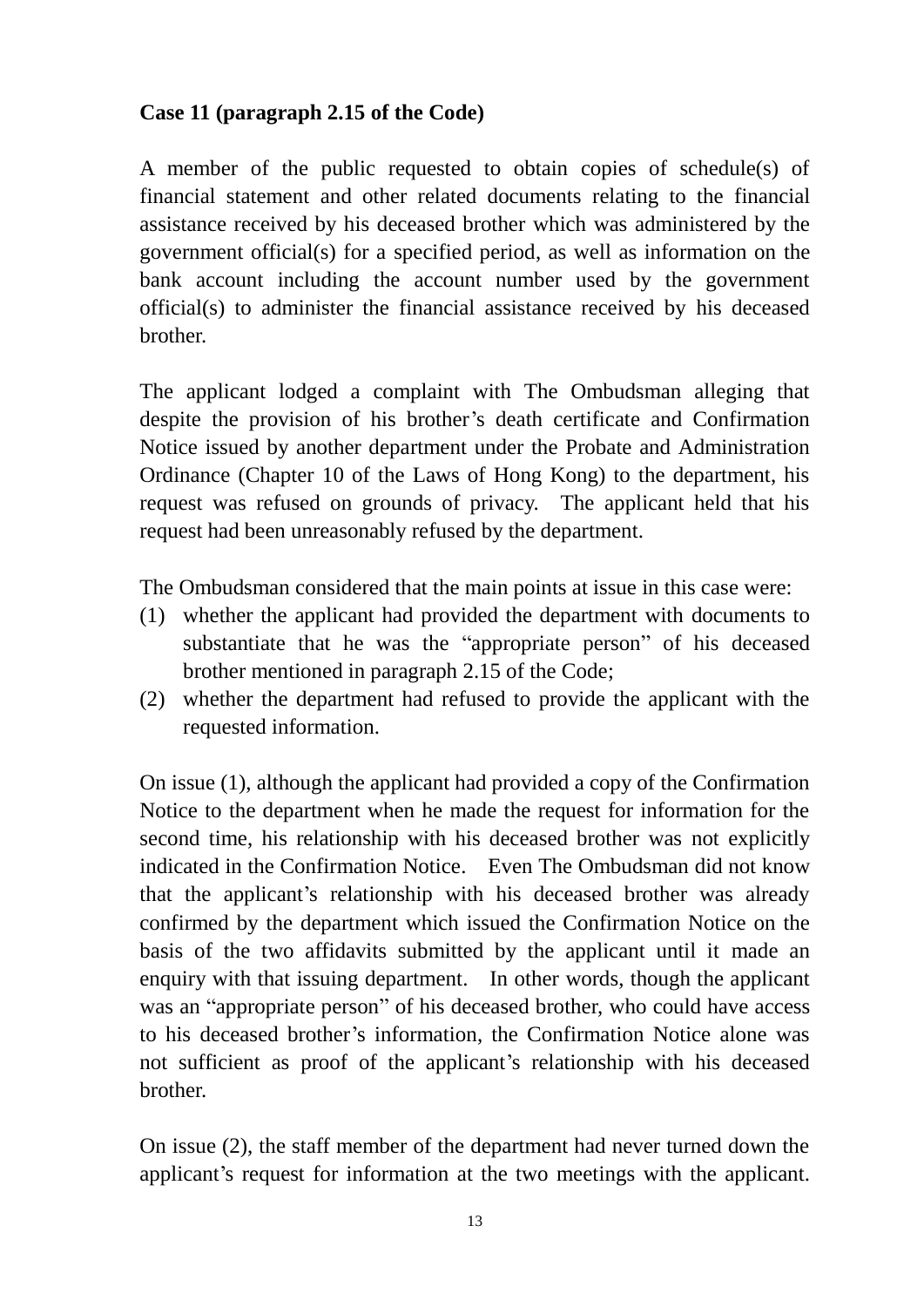He only pointed out to the applicant that staff member A was the officer who administered the account of his deceased brother, and advised the applicant to put up a written application with regard to his not-so-simple request for information. His handling of the applicant's request was not unreasonable. On the basis of the above analysis, The Ombudsman considered the complaint unsubstantiated.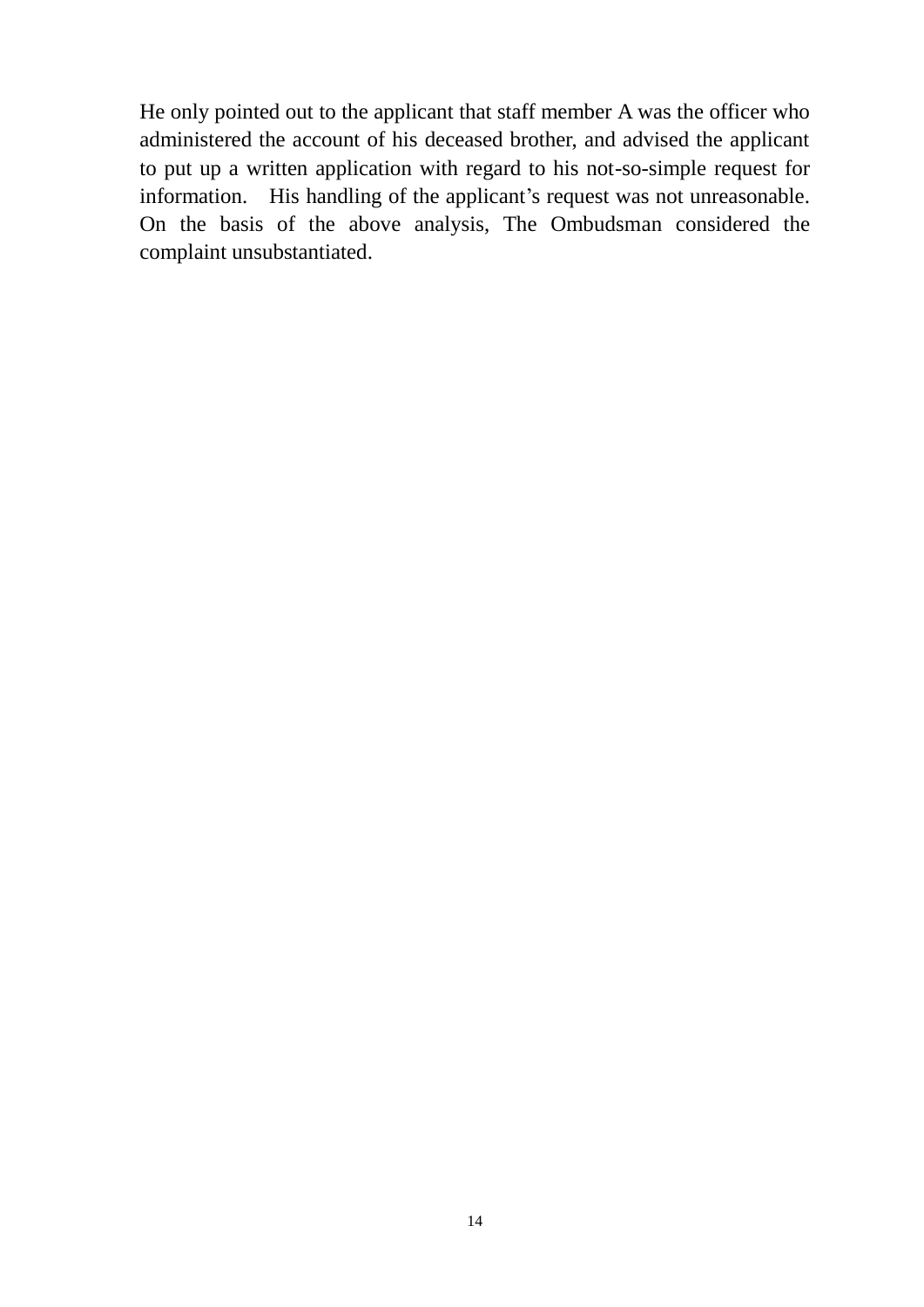# **Case 12 (Provision of summary of document)**

A member of the public requested to obtain policy guidelines on Short Term Tenancies of government land.

The department provided information on the relevant guidelines in the form of a summary and did not consider that it had rejected the applicant's request. The applicant lodged a complaint with The Ombudsman as he considered that the department had refused to provide him with the relevant departmental guidelines.

The Ombudsman commented that it was improper for the department to reject the applicant's request for the full policy guidelines without giving any one of the reasons specified in Part 2 of the Code.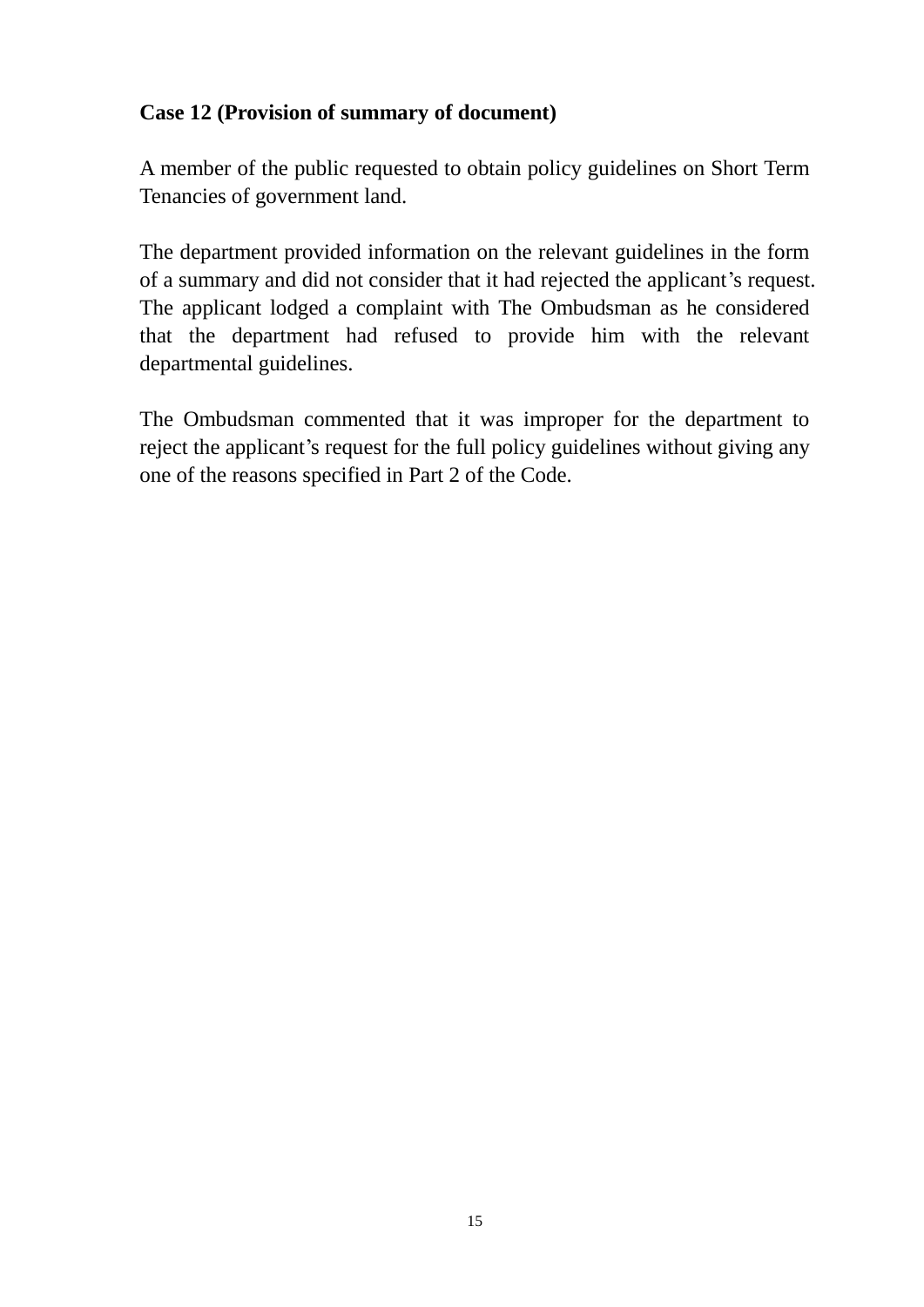## **Case 13 (Unsatisfactory with the departments' responses)**

A member of the public requested to obtain details on the review of tobacco control strategy especially in relation to the expansion of no smoking areas.

After receiving the departments' replies which the applicant considered to be evasive responses to his questions on the review of tobacco control strategy, he lodged a complaint with The Ombudsman for the departments' violation of the Code.

After examining in detail the correspondences between the applicant and the two departments, The Ombudsman was of the view that the departments concerned had responded to the applicant's questions and therefore had not violated the Code; it was only that the applicant had different views in respect of the departments'replies.

To sum up, The Ombudsman considered that there was no evidence of maladministration on the part of the departments concerned in handling the applicant's enquiry. The Ombudsman reiterated that the applicant's disagreement with the replies or views of the departments did not mean that the departments had not made any replies.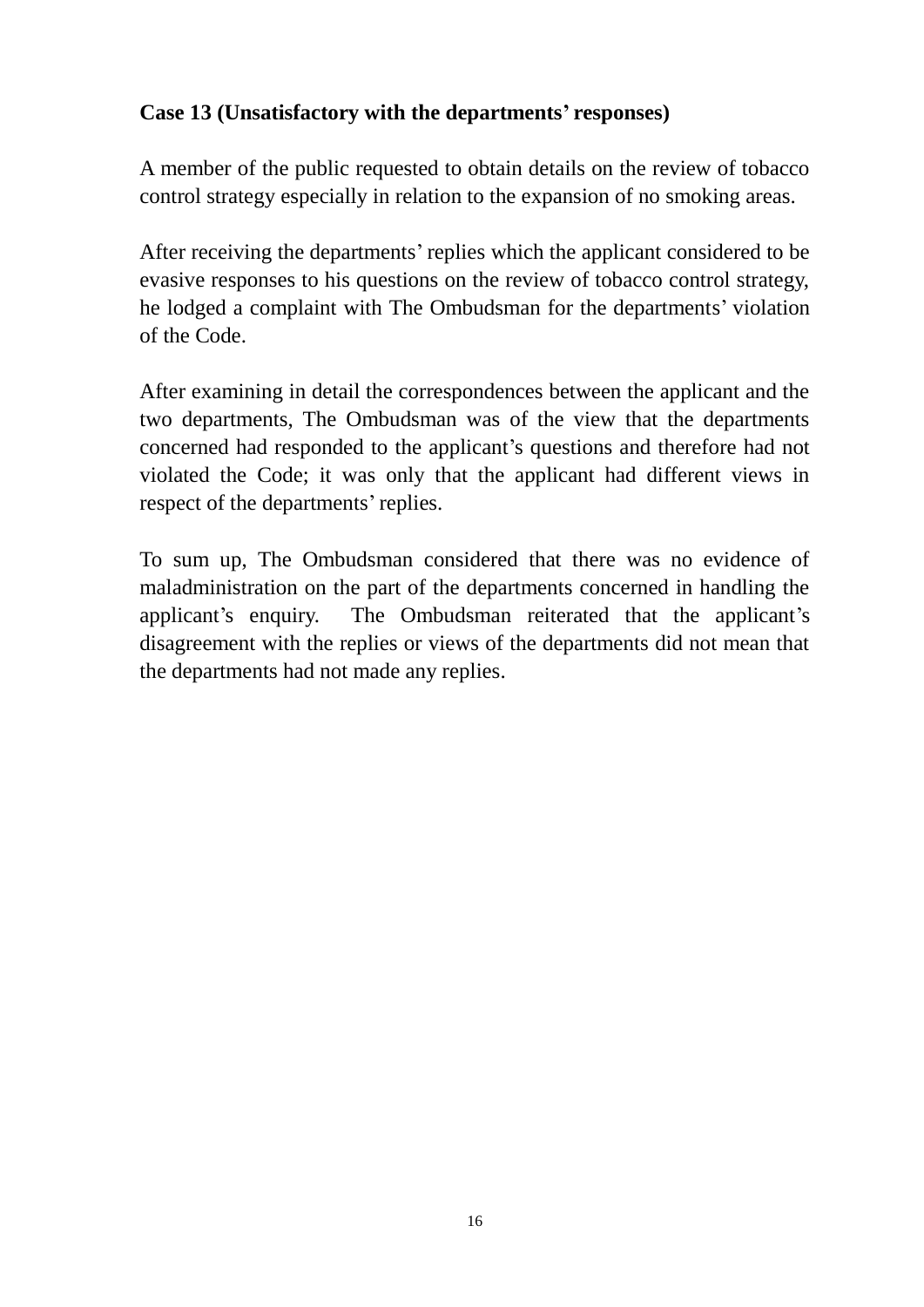# **Case 14 (paragraph 2.14 of the Code)**

A member of the public requested to obtain a copy of an investigation report provided to the department by a management company.

Upon receiving the request, the department approached the management company, which refused to give consent for the department to disclose the investigation report to the applicant.

The request was refused on the ground of paragraph 2.14 of the Code concerning third party information. The applicant subsequently lodged a complaint with The Ombudsman because his request for provision of the investigation report was not acceded to.

The Ombudsman commented that as the information provided by the management company to the department was third party information, as stated in paragraph 2.14 of the Code, the department could not disclose the same without the consent of the third party.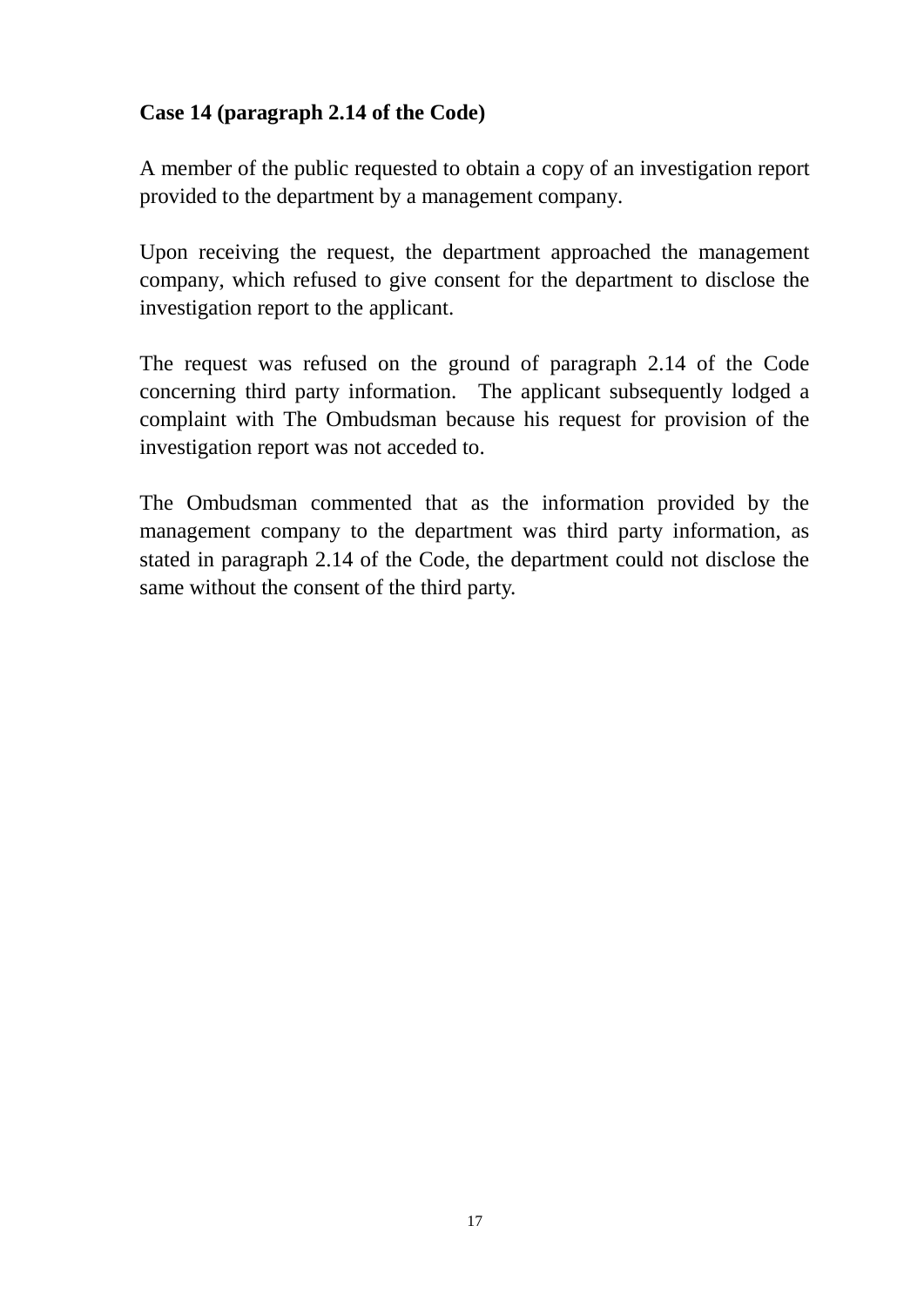#### **Case 15 (paragraph 1.14 of the Code)**

A member of the public requested an officer of the department to sign on a document tendered by the applicant as acknowledgement of receipt. The applicant claimed that the document was related to a case reported by her to the department some time ago. The officer refused to sign on the document and suggested to make a written record of the receipt instead. The applicant queried whether the department had any guideline to the effect that "the department will not sign or stamp on letters provided by members of the public". The officer explained that there was no such guideline.

The applicant later complained to The Ombudsman that the department had refused her request and thus had failed to comply with the Code.

The Ombudsman commented that the department did not have an order or guideline on whether the department would sign or stamp on letters provided by members of the public, and thus the department did not breach the Code.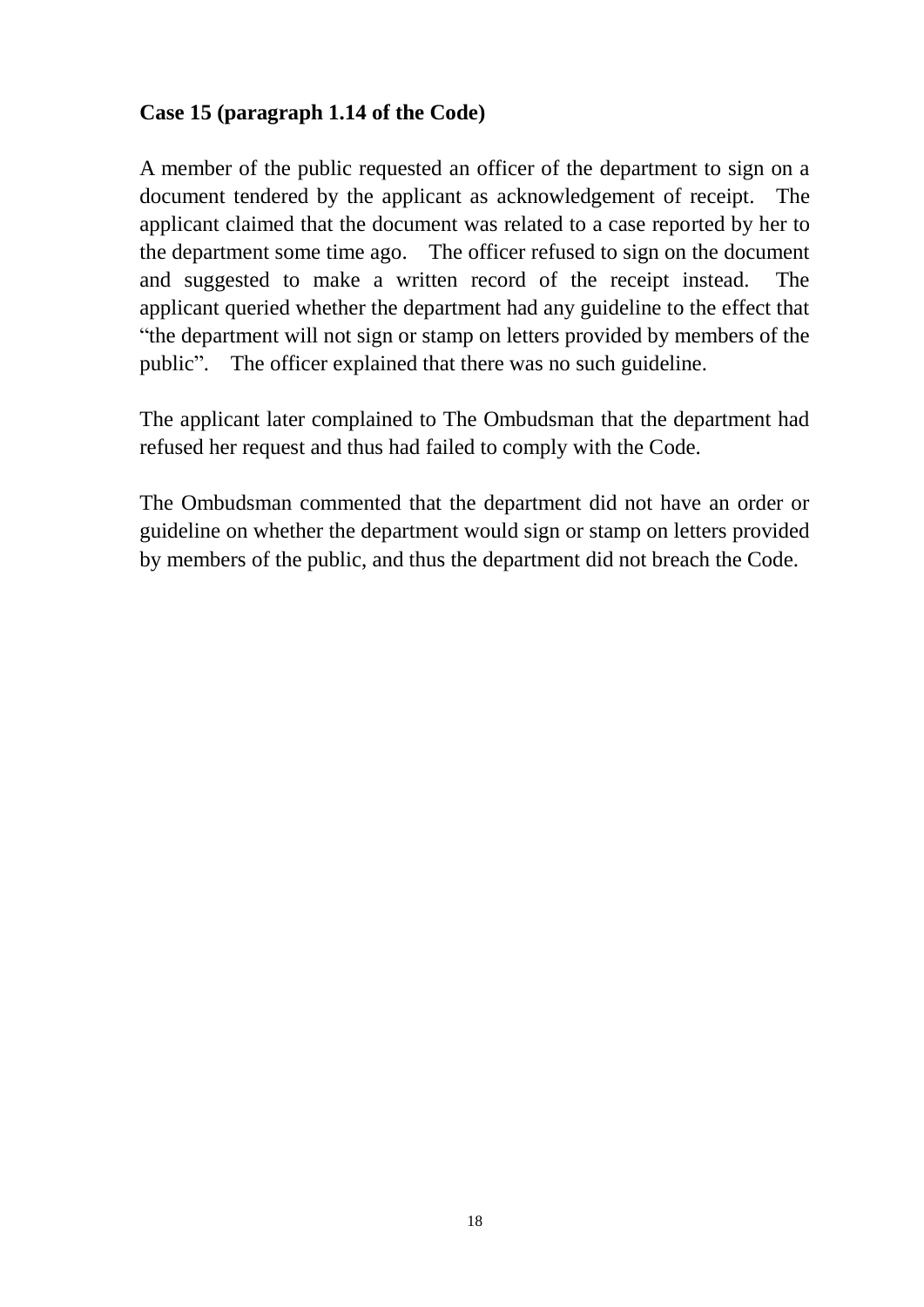#### **Case 16 (paragraph 2.9 of the Code)**

A member of the public requested to obtain the department's internal guidelines on inspection of identity proof of candidates attending recruitment examinations.

The request was partially refused. There was a set of "Briefing Notes for Working Staff" in which the operation and execution of the recruitment examinations were laid down in detail. The Briefing Notes also provided guidelines to the Inspection Team in checking the identity proof of candidates. In accordance with paragraph 2.9(c) of the Code, the disclosure of the "Briefing Notes for Working Staff" as a whole would harm or prejudice the proper and efficient conduct of the operations of the department. Therefore, with reference to paragraph 1.13 of the Code, a transcript of the relevant part of the "Briefing Notes for Working Staff" covering the guidelines to the Inspection Team was provided to the applicant. The applicant subsequently lodged a complaint with The Ombudsman against the department's non-compliance of the Code.

Following inquiries, The Ombudsman was satisfied with the department's explanation that it was justified to meet the information request partially under paragraph 2.9(c) of the Code. The Ombudsman however advised that the department should inform the applicant of the reason for partial refusal and the channels of review/appeal in accordance with paragraph 2.1.2 of the Code's Guidelines.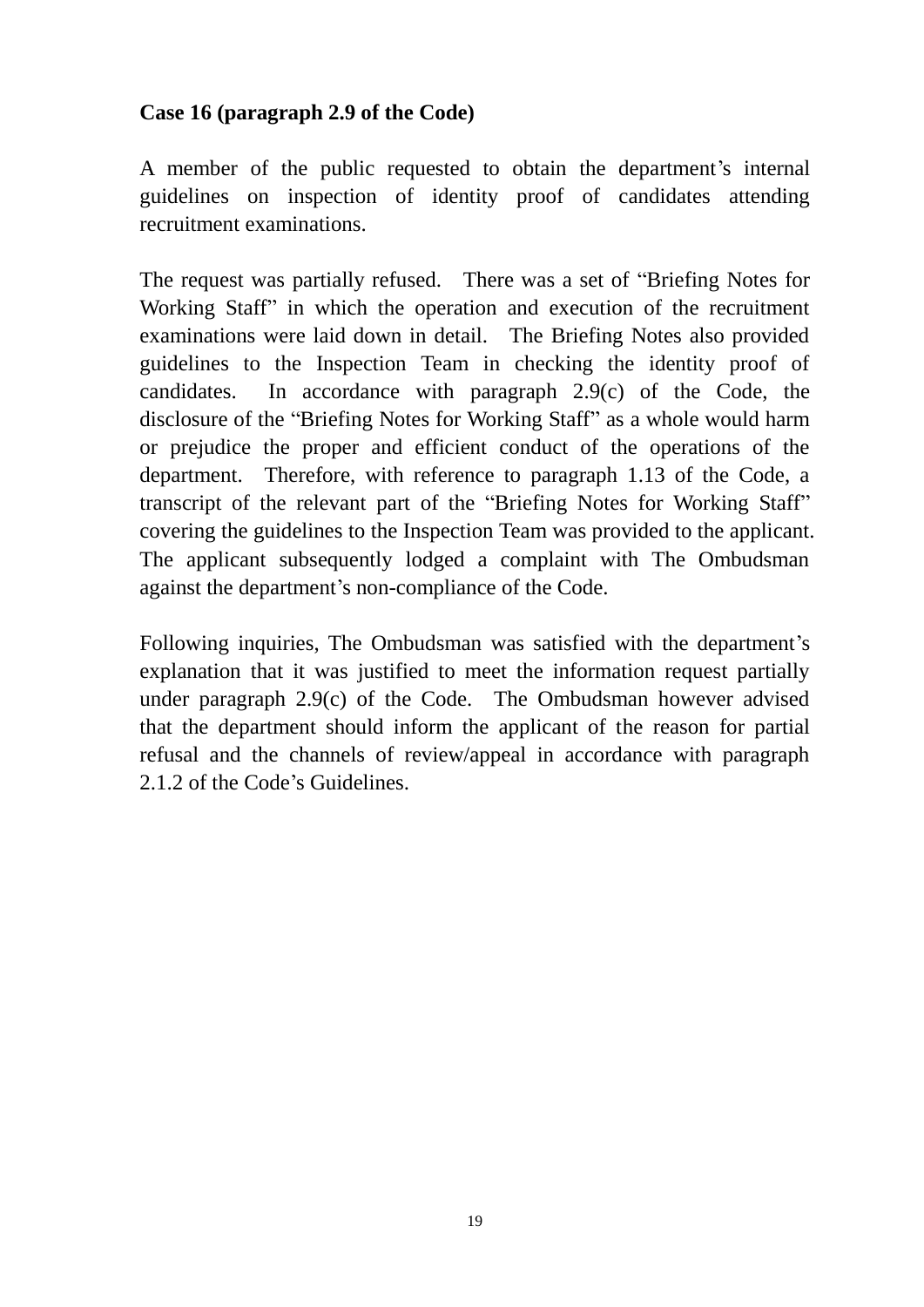# **Case 17 (paragraph 2.15 of the Code)**

A member of the public requested to obtain details of a guesthouse licence application by a third party.

The request, made verbally, was refused on the ground of paragraph 2.15 of the Code concerning privacy of the individual.

The applicant lodged a complaint with The Ombudsman against the department's refusal to disclose the details of the third party's licence application.

The Ombudsman commented that the information requested involved the privacy of the licence applicant. The department's refusal to disclose the information was in accordance with paragraph 2.15 of the Code concerning the privacy of the individual.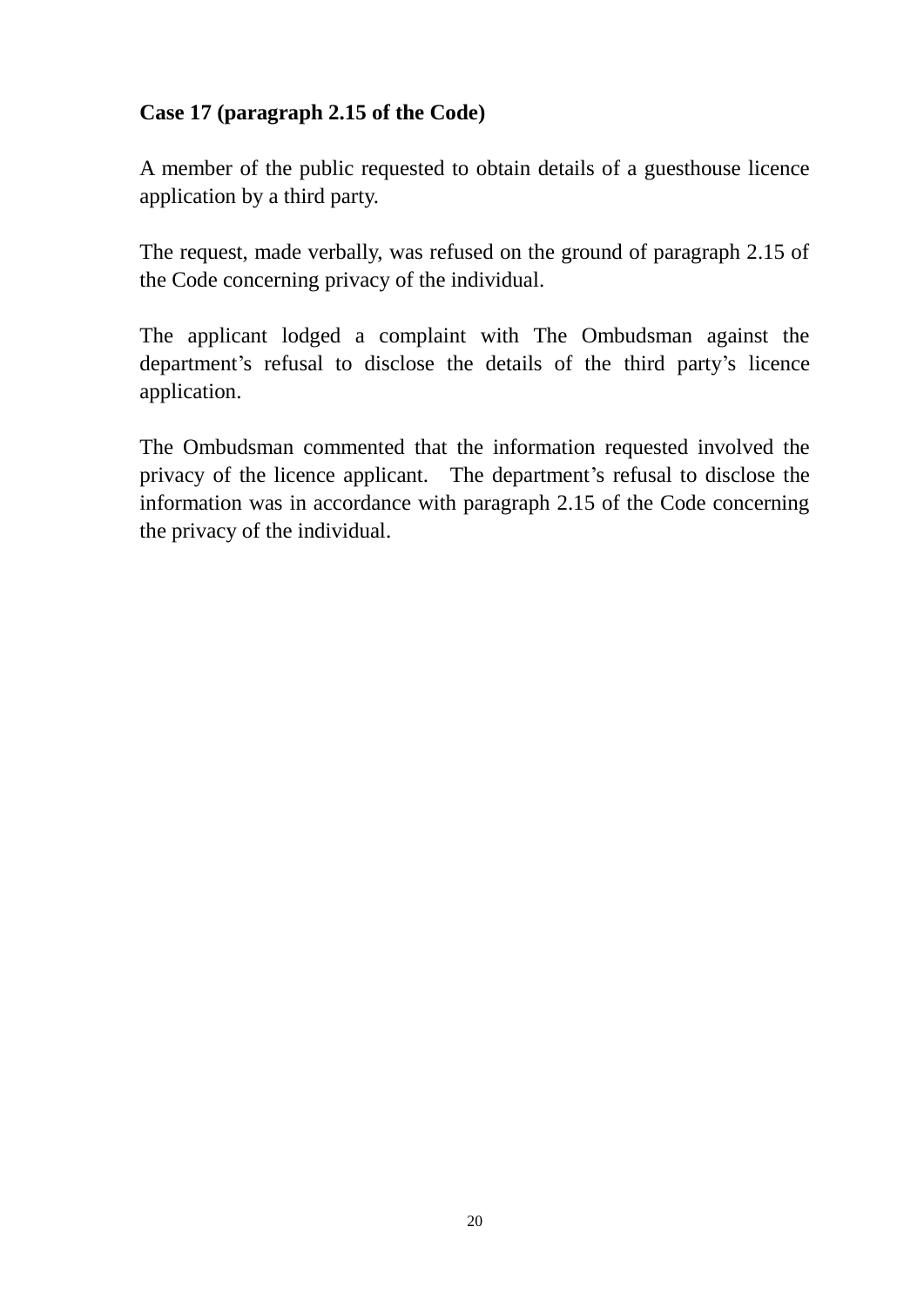## **Case 18 (paragraph 2.15 of the Code)**

A member of the public requested to obtain the names of three officers whose performance was the subject of his complaint.

The department refused the request for the reason of privacy of the individual. The applicant therefore lodged a complaint with The Ombudsman against the department for not providing him with the requested information in accordance with the Code.

The Ombudsman commented that the department had failed to handle the request for information properly. In its reply to the applicant, the department cited "privacy of the individuals" as reason for refusing the applicant's request but failed to quote the relevant paragraph number in the Code, and did not advise the applicant of the review and complaint channels. More importantly, the reason cited was not applicable in the applicant's case, because it was the policy of the Government that all staff in contact with the public in the performance of their duties should identify themselves by name and the bureaux/departments concerned. The three officers performing duties at the material time should identify themselves upon request. The department had no reason to withhold their names.

The Ombudsman also considered that the department could have processed the applicant's request earlier. While the department had processed the request within 51 calendar days, The Ombudsman held the view that departments should process requests for information as soon as possible. The 51 calendar days specified in paragraph 1.18 of the Code was the maximum time allowed for cases in exceptional circumstances.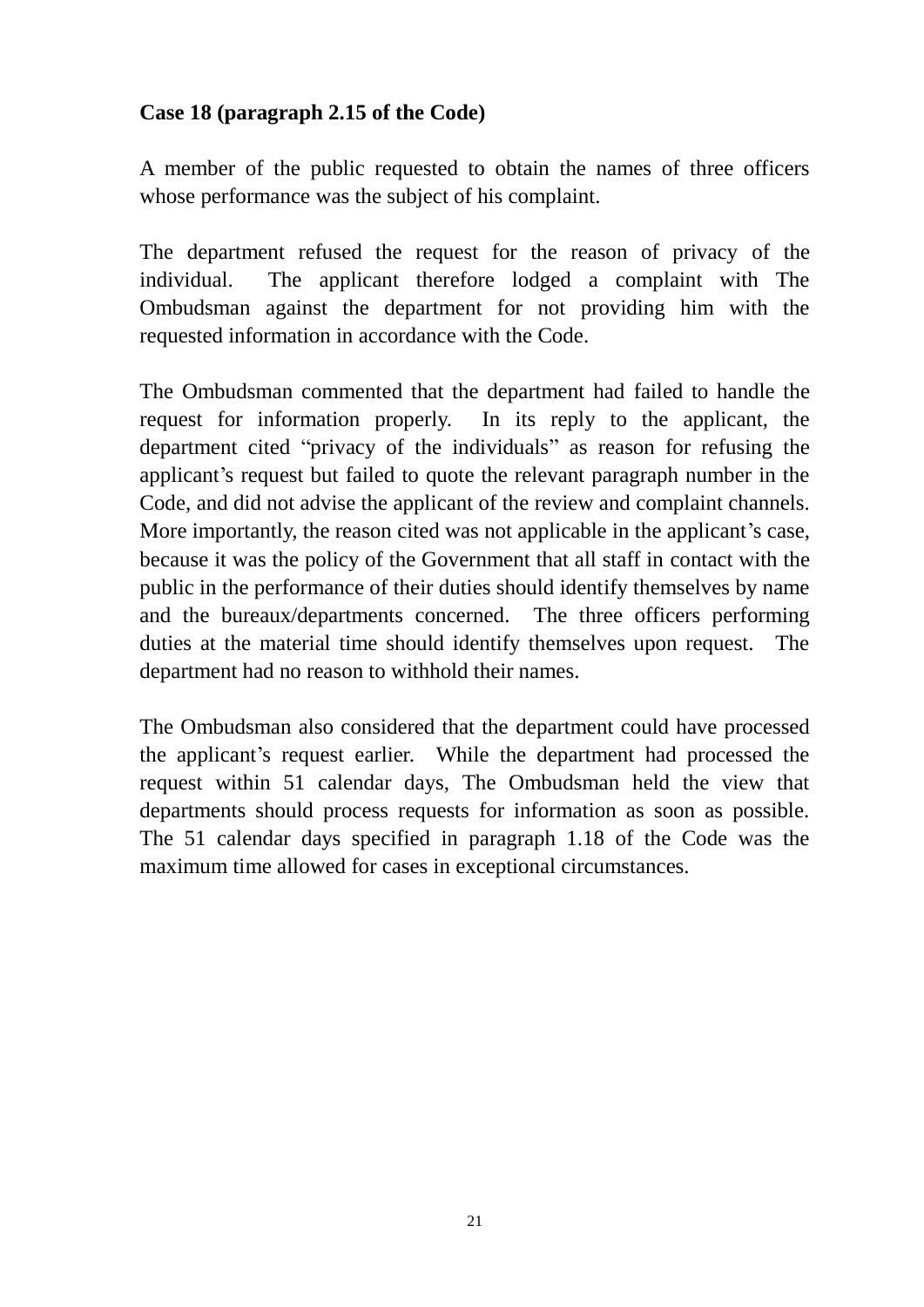# **Case 19 (paragraphs 1.16 to 1.18 of the Code)**

A law firm, acting on behalf of a member of the public ("the applicant") who was injured in an accident in a government venue, requested the department to provide the investigation report and/or any information available including but not limited to the CCTV tape(s) in respect of the applicant's accident to claim damages for personal injuries.

The department sought legal advice a number of times on the provision of the requested information. The department issued three interim replies to the law firm during the time. A substantive reply containing the accident report and CCTV tapes in respect of the incident was provided to the law firm some months later.

The applicant lodged a complaint with The Ombudsman. It was alleged that the department's delay in providing the requested information might hinder the applicant's claim for damages.

The Ombudsman considered that as liability for compensation was involved, it was understandable that the department concerned had taken a longer time to seek legal advice a number of times.

However, according to paragraphs 1.16 to 1.18 of the Code, if the department concerned was unable to give a response to the law firm acting on behalf of the applicant within the target response time, an explanation should be given. Failing to do so, the department concerned had failed to comply with the provisions of the Code.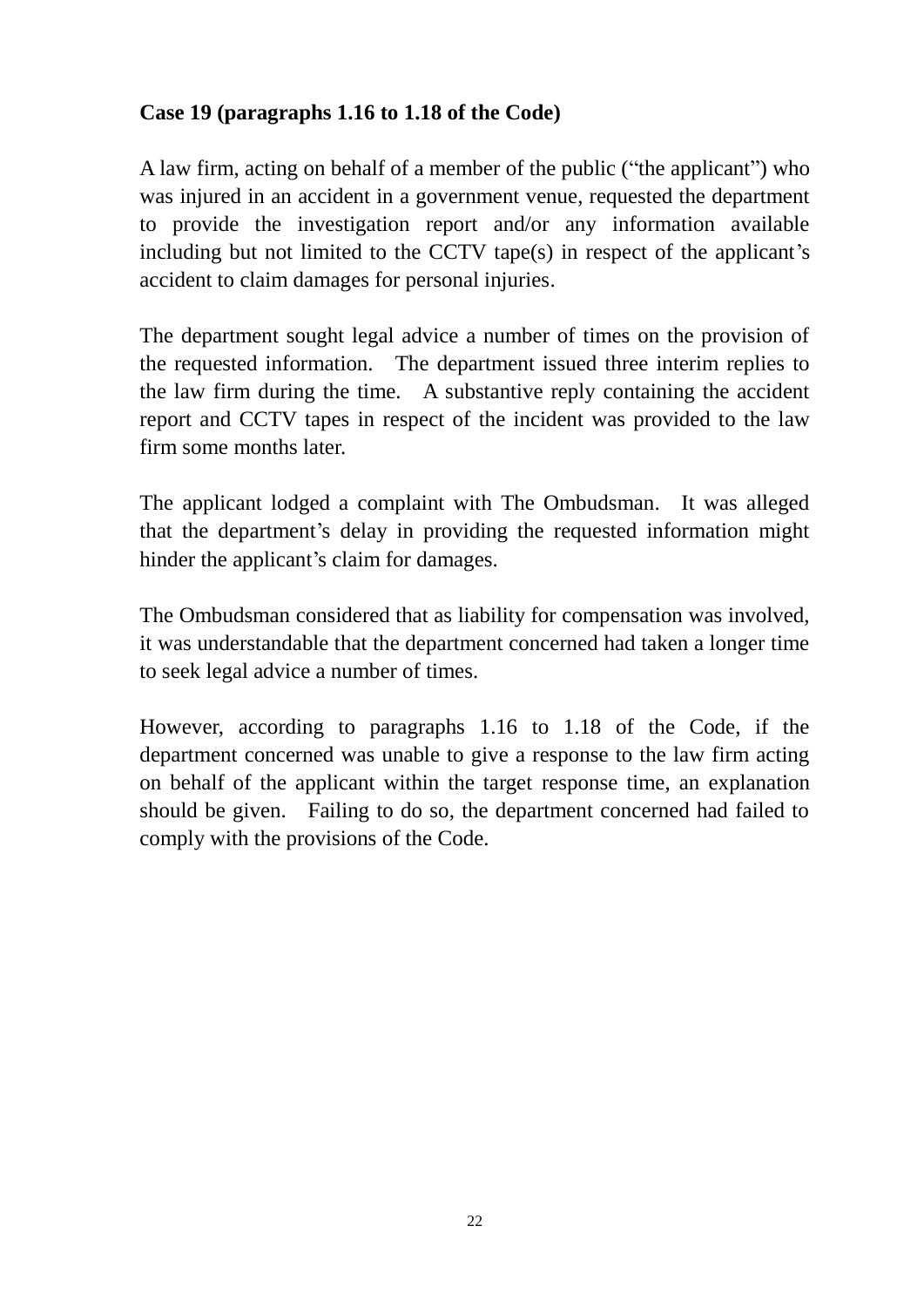## **Case 20 (paragraph 2.14 of the Code)**

A member of the public requested via a trade union association to obtain asbestos investigation reports including laboratory test results ("the information") for certain transformer sub-stations that were submitted by a utility company to the department to comply with asbestos control requirements under the Air Pollution Control Ordinance ("the Ordinance").

The information was owned by the utility company and submitted to the department on a basis of confidentiality for the purpose of complying with regulatory requirements under the Ordinance. The said reports also carried a statement on the cover saying they must not be released to another party without prior consent of the utility company.

The department refused to release the said information on the ground of paragraph 2.14(a) of the Code that they are provided by a third party under an explicit understanding that they would not be further disclosed. The department then advised the applicant to directly approach the utility company for the information. The applicant lodged a complaint with The Ombudsman.

The Ombudsman commented that the department concerned should first ask the utility company whether it agreed to disclose the requested information to the applicant. Even if the company eventually refused to disclose, consideration should also be given by the department concerned to whether such information should still be provided to the applicant on grounds of public interest. The department had not fully complied with the provisions of the Code.

In response to the comments of The Ombudsman, the department concerned sought legal advice as to whether there was public interest in this case justifying the disclosure. After duly considered the legal advice, it was concluded that the public interest in disclosure in this particular case did not override the harm and prejudice that would result from the breach of confidentiality. The department finally upheld and advised The Ombudsman its decision of not releasing the said information.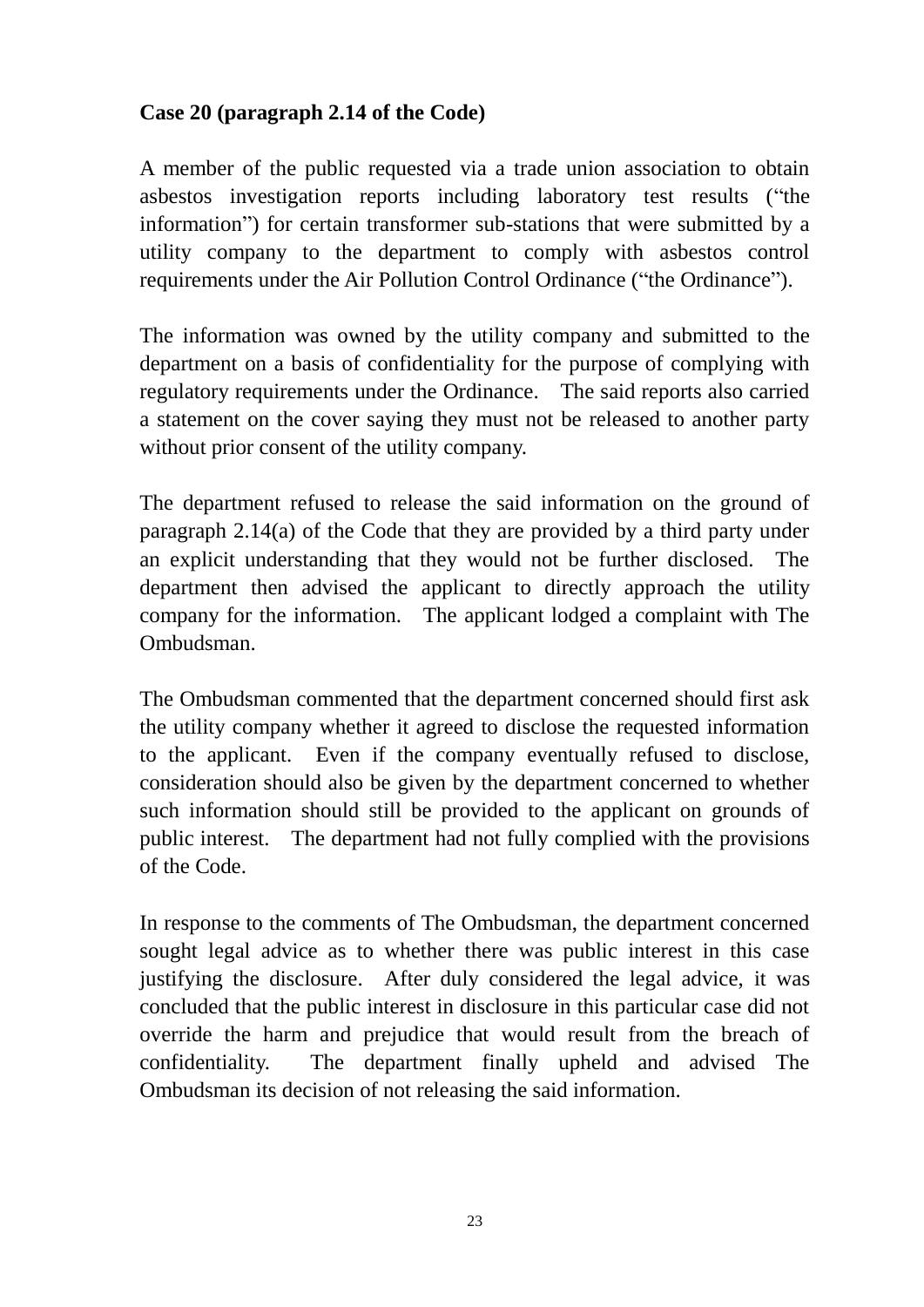# **Case 21 (All available information have been provided to the applicant)**

A member of the public requested to obtain the relevant planning documents, consultation documents and government gazettes prepared in 1983 on the policy for hillside burials in relation to burial grounds traditionally shared by the applicant's village and his neighbouring village.

The department furnished all relevant records surviving to the applicant, and elaborated on the history of the demarcation of the burial grounds to the applicant.

The applicant lodged a complaint with The Ombudsman because he believed that the department had withheld records which might explain the rationale of the allocation of burial grounds in 1983.

The Ombudsman commented that the department had provided the applicant with all existing and relevant government documents, meeting minutes and maps. The Ombudsman concluded that the department had complied with the Code.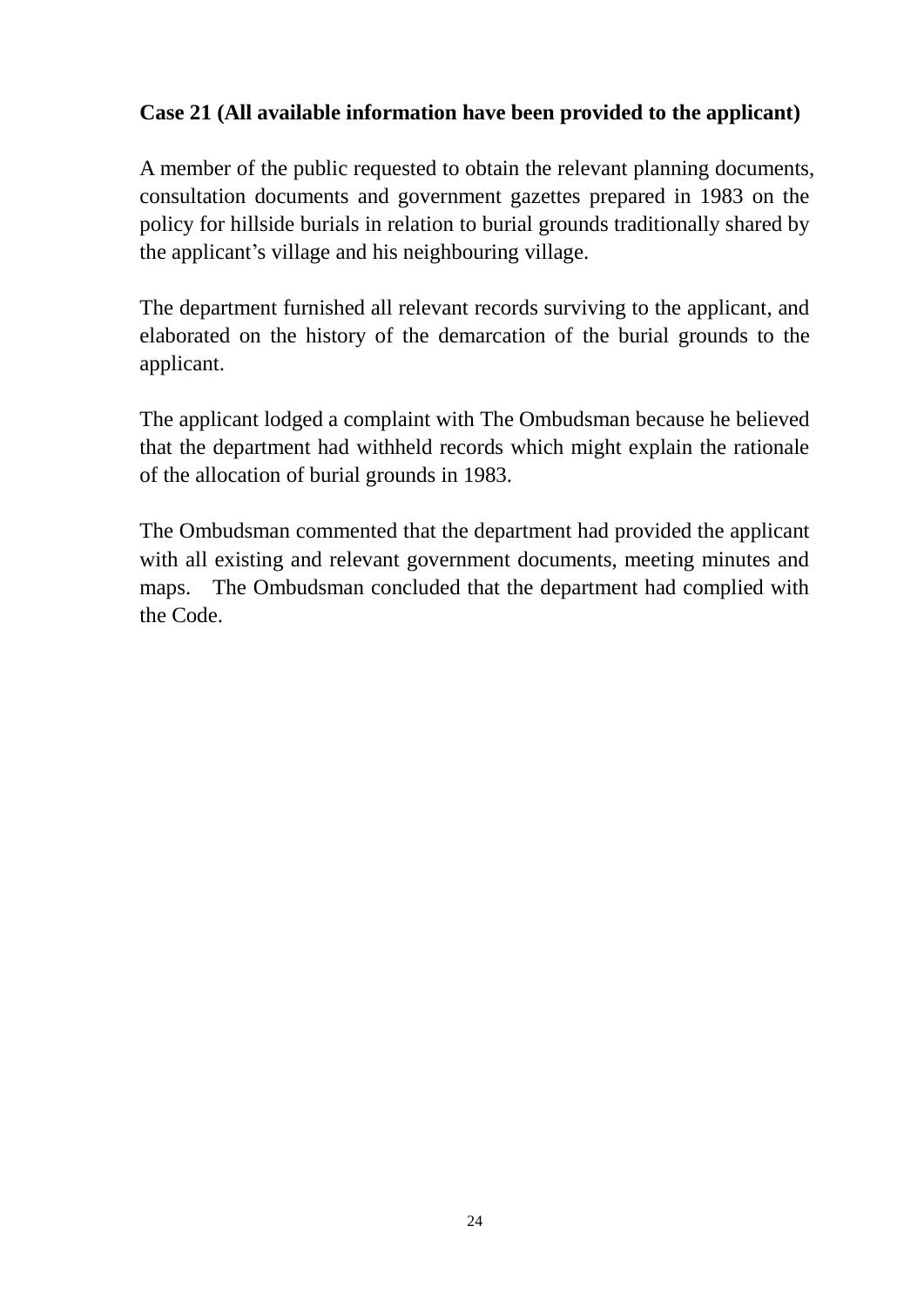## **Case 22 (paragraphs 2.15 and 2.18 of the Code)**

A member of the public requested to conduct a land search by the name of her deceased father who did not possess a Hong Kong Identity Card ("HKIC"). With a view to obtaining search results of properties registered in the name of the applicant's deceased father, a solicitors' firm acting for the applicant submitted two search applications with the department's Owner's Properties Information Check ("OPIC") service in December 2011 and July 2014 respectively.

Under the OPIC service, an applicant acting in proper capacity may search for information on properties registered in the name of a deceased person. The production of HKIC or other identification document together with the death certificate of the deceased person and documentary proof of the applicant's capacity in making the application are some of the necessary conditions for provision of the OPIC service.

The two applications submitted in 2011 and 2014 were rejected respectively for failure to produce any identification document of the deceased.

Paragraphs 2.1, 2.15 and 2.18 of the Code provide that a department may refuse to disclose information, or refuse to confirm or deny the existence of the requested information if it would infringe the privacy of a person or constitute a contravention of any law.

The applicant lodged a complaint with The Ombudsman against the department's refusal of her application for land search results by the name of her deceased father.

The Ombudsman commented that the information provided by the solicitors was not sufficiently specific to positively identify the properties, if any, owned by the applicant's deceased father. If the department conducts an OPIC search by the Chinese name or English name of the deceased only, the search results might include the information of some other person(s) having the same name. In the absence of any identification document of the deceased, there was no effective way to eliminate the irrelevant results and the likelihood of infringing on the privacy of some other person(s) whose name(s) was/were identical to that of the deceased, which would result in contravention of section 20(1)(b) of the Personal Data (Privacy) Ordinance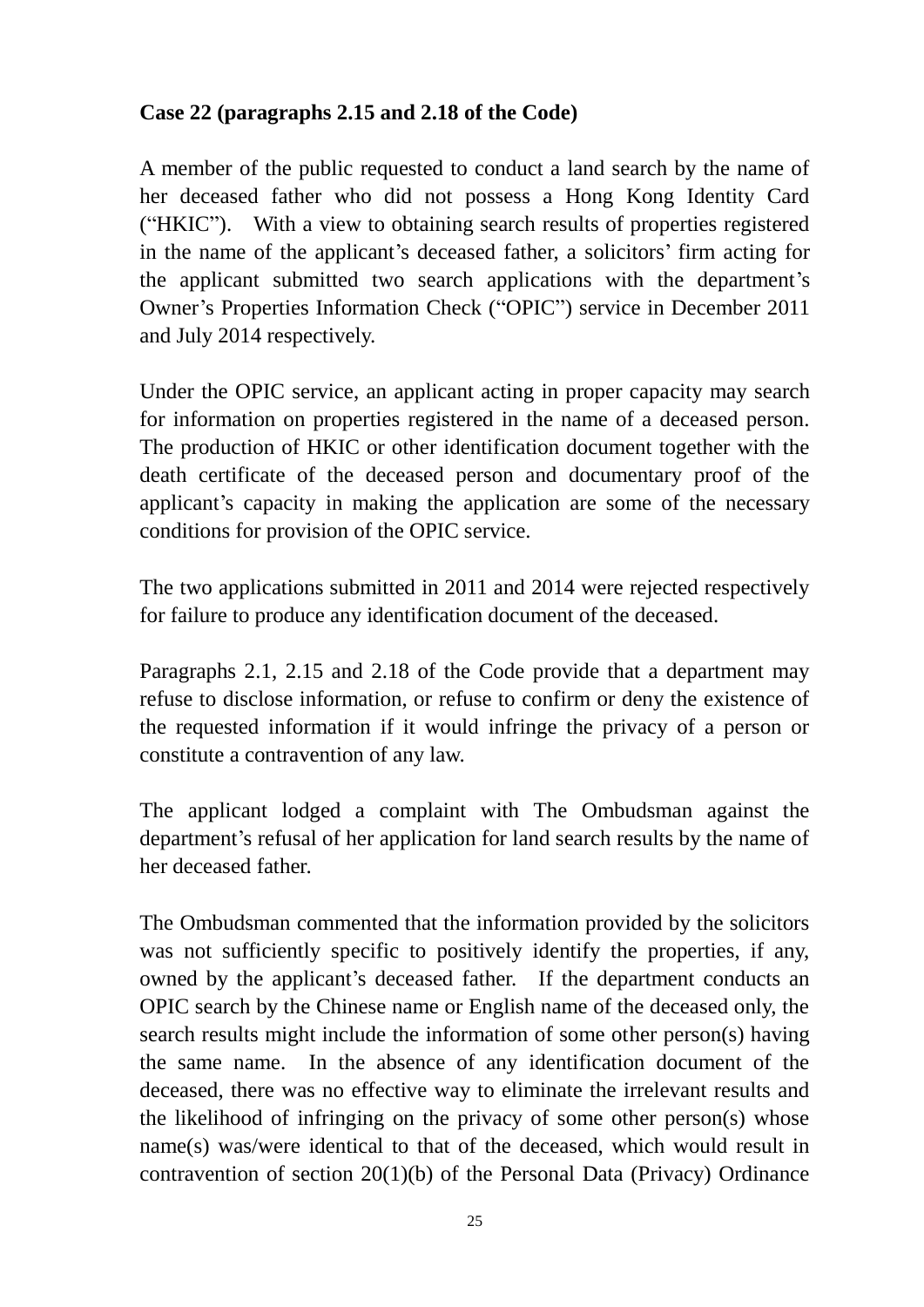("PDPO"). The department therefore could not accede to the solicitors' search request.

It was evident that the statutory purpose of allowing public searches of the department's records was to provide information on the legal ownership of specific properties identified by the searcher. The department's records were never meant to freely provide the public with information on what properties any particular individual owned. On a restrictive basis, the property owner himself/herself, or his/her legal representative in case he/she was deceased, could search the department's records by his/her name and identity document number to ascertain what properties he/she owned.

Unfortunately, the solicitors were unable to provide any identification document of the deceased. The Ombudsman accepted the department's explanation that disclosing the OPIC search result of properties without having definitely established the deceased's identity would run the risk, however small, of infringing on the privacy of some other person(s), hence breaching the PDPO.

Paragraph 2.18(a) of the Code provides that departments may refuse to disclose information if such disclosure would constitute a contravention of any law which applies in Hong Kong. Paragraph 2.18.1 of the Guidelines on Interpretation and Application of the Code ("the Guidelines") also provides that any legislation which restricts or prohibits disclosure of information takes precedence over the Code. The department's refusal of the solicitors' search request for the reason given above is in line with the Code and the Guidelines.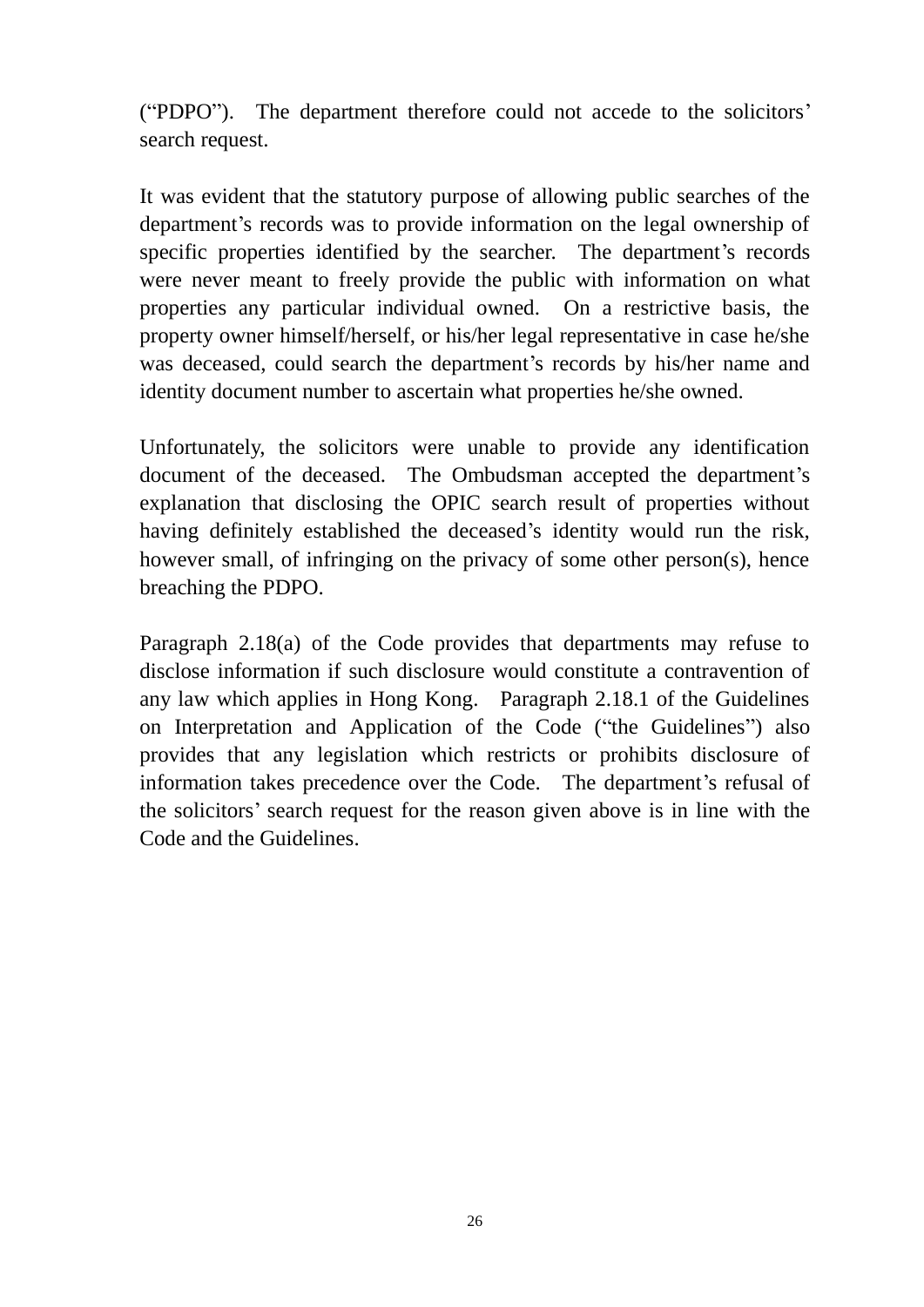#### **Case 23 (paragraph 1.14 of the Code)**

A member of the public, through his legal representative, requested the department to provide information in respect of his intended claim for compensation against a company. The department provided the legal representative of the applicant with copies of all available documents as requested.

Prior to receiving the data request, the department had referred the applicant to an independent statutory board for medical examination.

The applicant lodged a complaint with The Ombudsman against the department because the documents provided did not include the medical reports and documents about the medical examination conducted by the independent statutory board on him.

The Ombudsman commented that as the department did not keep the medical reports and documents on the applicant's medical examination, it naturally could not provide the applicant with such information. Hence, there was no breach of the Code on the part of the department. Besides, the department had already provided the information in its possession to the applicant's legal representative which was relevant to the applicant's claim for compensation. It was believed that the applicant's discontent arose out of misunderstanding.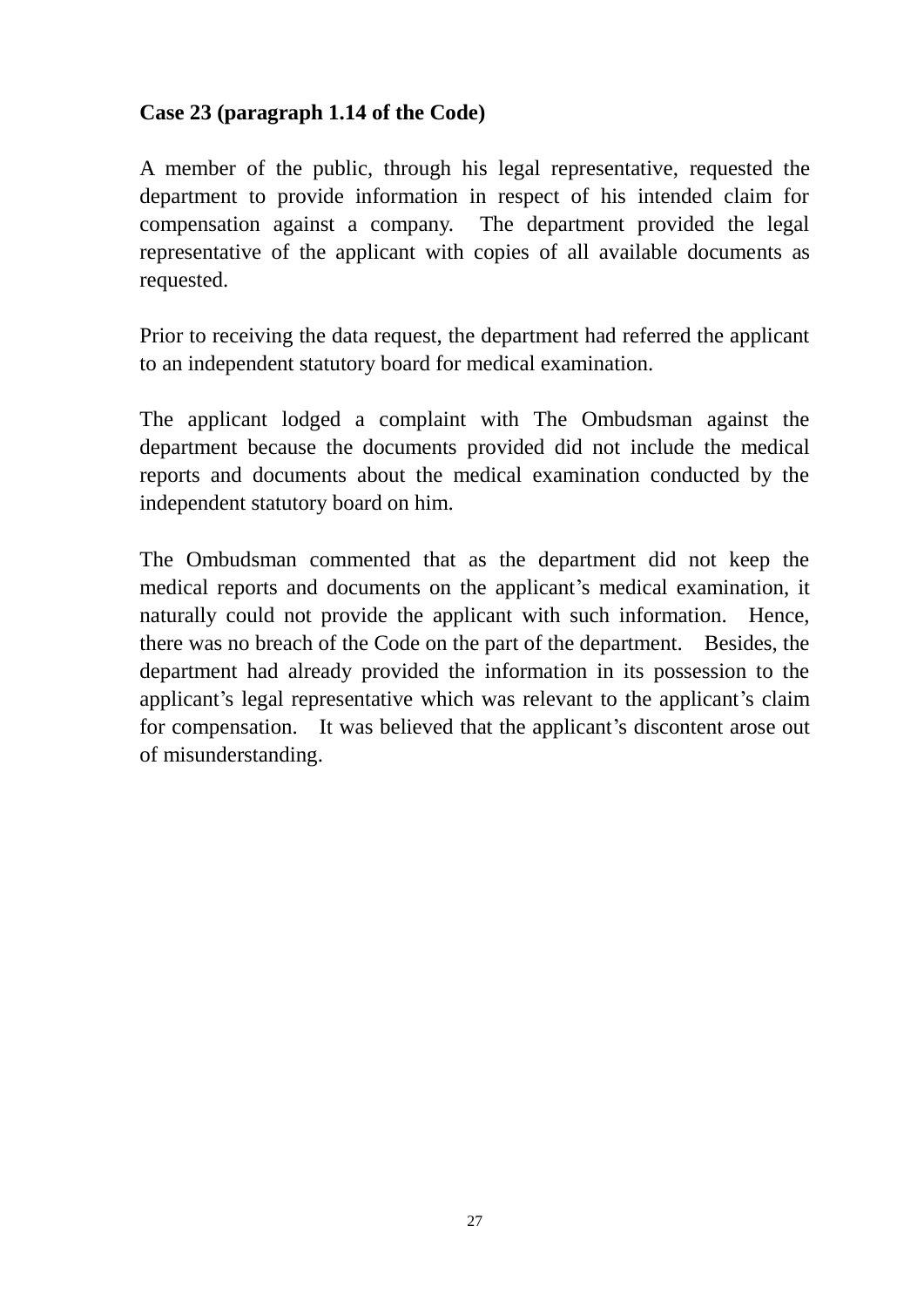#### **Case 24 (paragraph 1.14 of the Code)**

A member of the public requested the department to provide a copy of a traffic study concerning a multi-storey car park. The department replied that there was no such "traffic study" report. After a lapse of six months, the member of the public wrote to the department again quoting the minutes of a District Council meeting where a "traffic assessment" was mentioned. The department then explained that it had only conducted a "traffic assessment" mainly covering the adequacy of the car parking supply in the area through on-site observations and reference to the traffic survey data that were collected as part of a regular monitoring exercise; that was not a "traffic study". At a public consultation forum thereafter, the department informed the applicant again that there was no "traffic study" report in its possession but only a "traffic assessment" was conducted.

The applicant lodged a complaint with The Ombudsman because the department did not provide a copy of the "traffic study" and processing of the request was delayed.

The Ombudsman commented that the department had failed to comply with the timeliness of response to the information request, as the letter in reply to the original request was sent to a wrong fax number resulting in non-delivery. The mistake was not found until an internal investigation by the department was later conducted.

The department also failed to handle the request for information properly. The "traffic assessment" conducted by the department was obviously relevant to the proposed car park project and a "study" on the subject matter. The department should have taken the initiative to clarify with the applicant what "traffic study" was requested.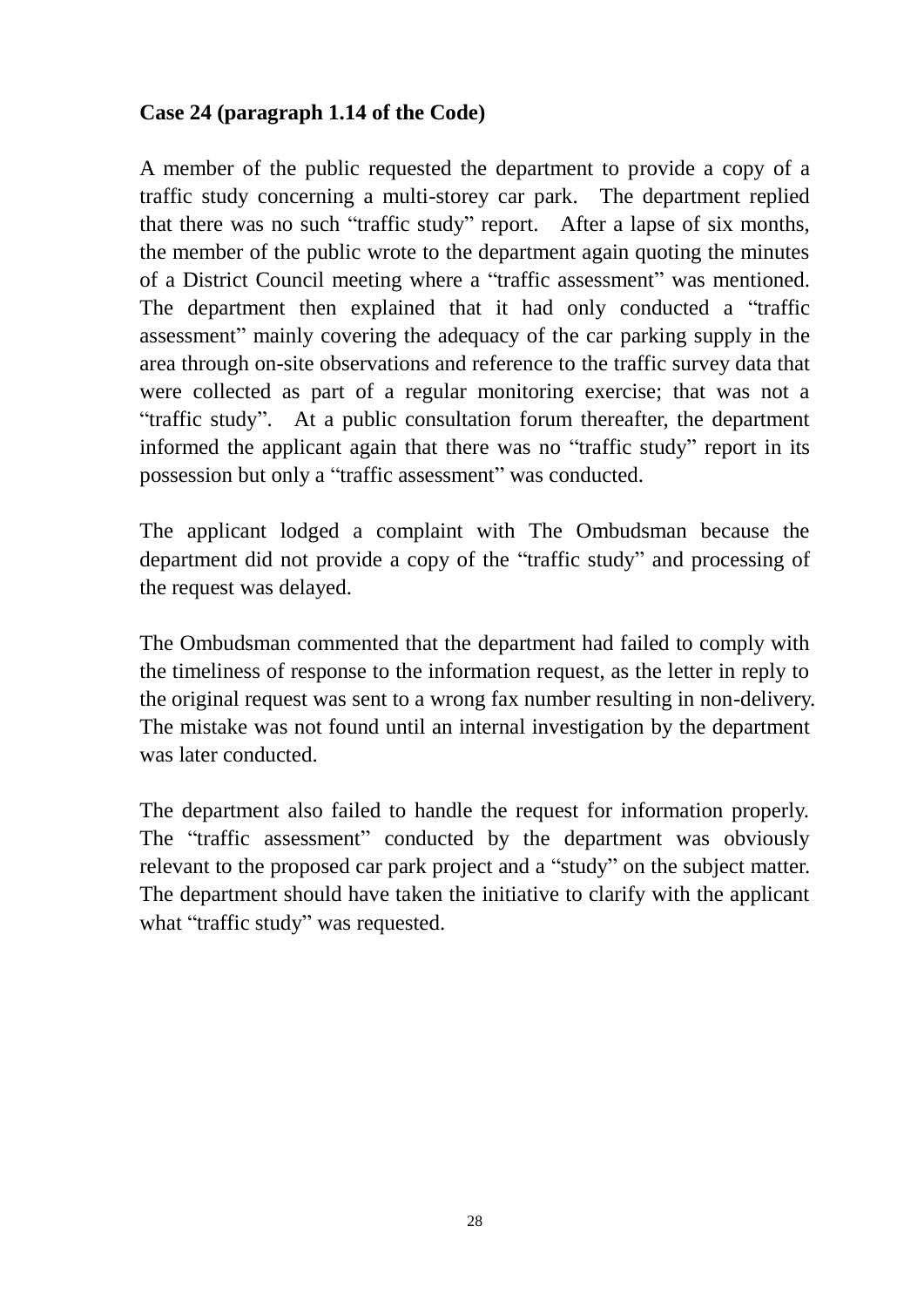# **Case 25 (paragraph 2.14 of the Code)**

A member of the public requested to obtain tenancy agreement for renting a government quarters unit; and all data from the quarters management contractor and the department's records on handing noise nuisance complaints lodged by the applicant; and the department's documents given to the alleged nuisance creator.

The request was partially refused on the ground of paragraph 2.14(a) of the Code concerning third party information. The third parties (i.e. the outsourced property management agent and the alleged nuisance creator) had not given consent for the department to release the information.

The applicant lodged a complaint with The Ombudsman because he was not satisfied that his request for the full version of investigation reports prepared by the department's outsourced property management agent ("the PMA") on his noise nuisance complaints was not acceded to.

The Ombudsman initially commented that the PMA (and also its staff) as well as the alleged nuisance creator in this case could reasonably be regarded as "third party" in the context of the Code. The Ombudsman noted that both the PMA and the occupant above had refused to consent to releasing information to the applicant. The Ombudsman also did not see any overriding public interest in disclosure in the applicant's case. As such, The Ombudsman considered it reasonable for the department to apply paragraph 2.14 of the Code for non-disclosure of the reports made by the PMA and some of the reports and file notes made by itself containing third party information.

The Ombudsman also considered that, from the nature of the reports the applicant requested, one would have anticipated that they contained information related to the privacy of the alleged nuisance creator. Hence paragraph 2.15 of the Code concerning privacy of the individual could also be a ground for non-disclosure.

Given the complicated nature of this case and the actions involved (e.g. processing of voluminous information and the time required in seeking legal advice), The Ombudsman considered the extra time taken for the department's response to the applicant understandable.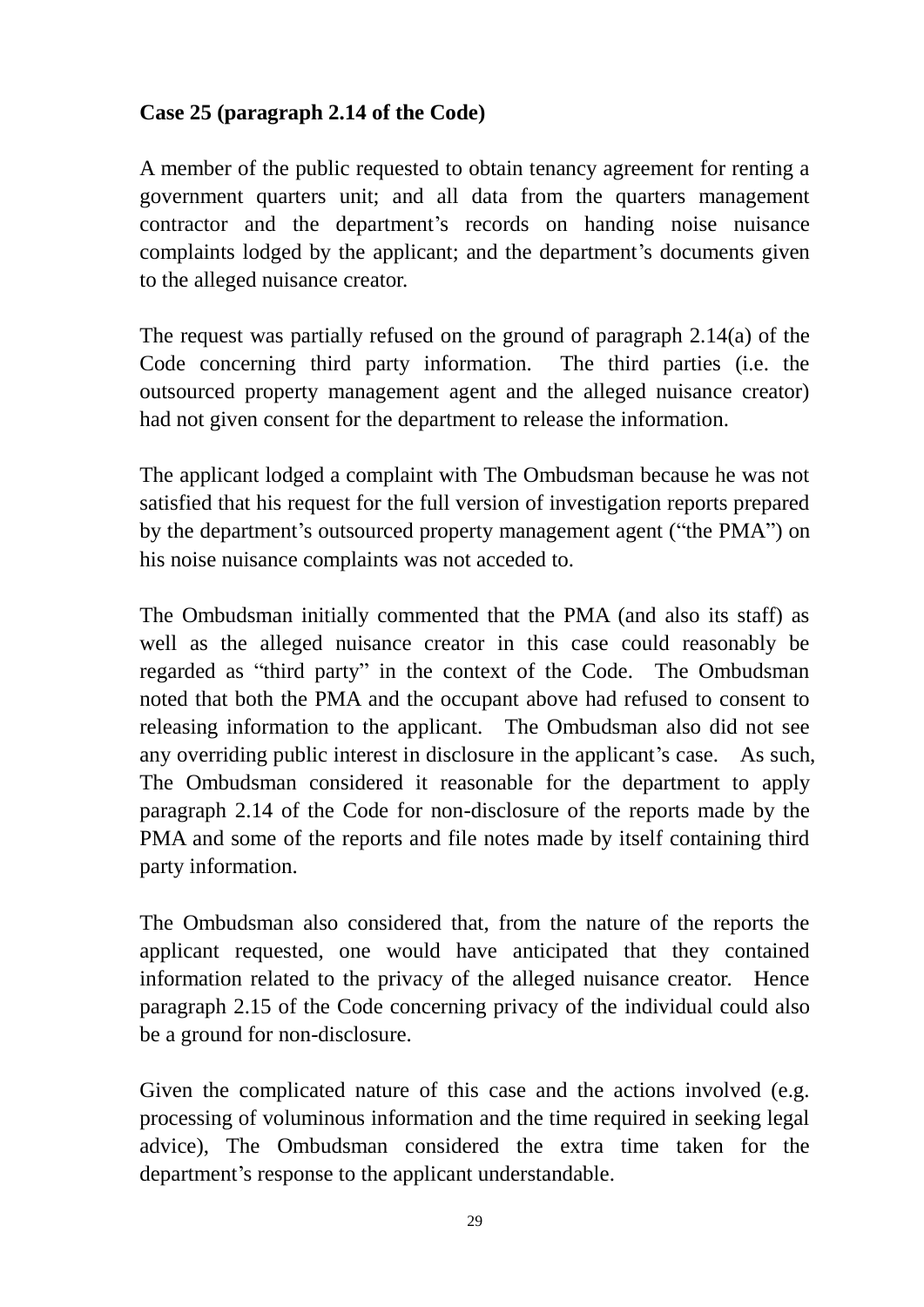The applicant made new representations to The Ombudsman raising his disagreement with The Ombudsman's decision. He disagreed that the information which PMA owned and provided to the department was "third party information" under the Code.

On review of the case, The Ombudsman noted that the relevant contract between the department and the PMA expressly provided that the Government owed no obligation of confidence to the contractor in relation to the contract. As such, it was not justified to refuse disclosure of the requested information on the ground that the information concerned was provided by the PMA under an understanding that it would not be further disclosed. In addition, on seeking legal opinion, it was agreed that the PMA in this case was an agent of the department carrying out some functions of the latter and should not be simply regarded as "third party" in the circumstances.

Taking into account the new findings by The Ombudsman and further legal advice, the department accepted that the information provided to it by the PMA in this case should not be withheld on the basis of paragraph 2.14 of the Code concerning third party information. Accordingly, the department released to the applicant the information provided by the PMA to the department regarding investigation of the noise nuisance complaint of the applicant, with the personal data of and other information provided to the PMA by the tenant complained against and other unrelated individuals obliterated.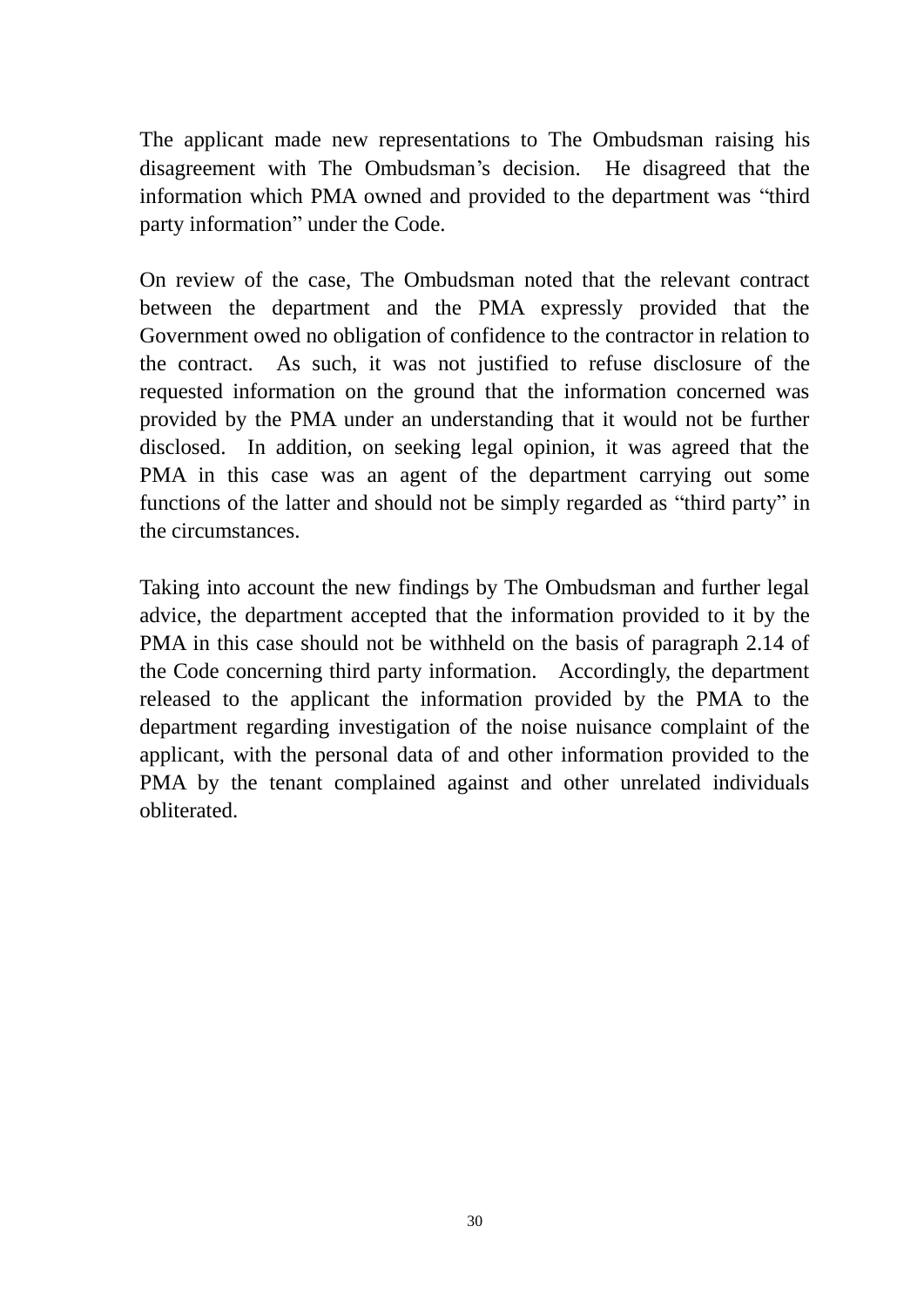# **Case 26 (paragraphs 1.16 to 1.18 of the Code)**

A member of the public requested for the department's internal guideline on case exhibit handling, via a written request made to another government department. After four months, the department sent a final reply to the applicant providing the information that he requested.

The applicant lodged a complaint with The Ombudsman because the department had failed to reply to his request for information.

The Ombudsman commented that the department had failed to provide the requested information to the applicant within the target response time according to paragraphs 1.16 to 1.18 of the Code. The department should observe the time frame stipulated in the Code in handling information requests.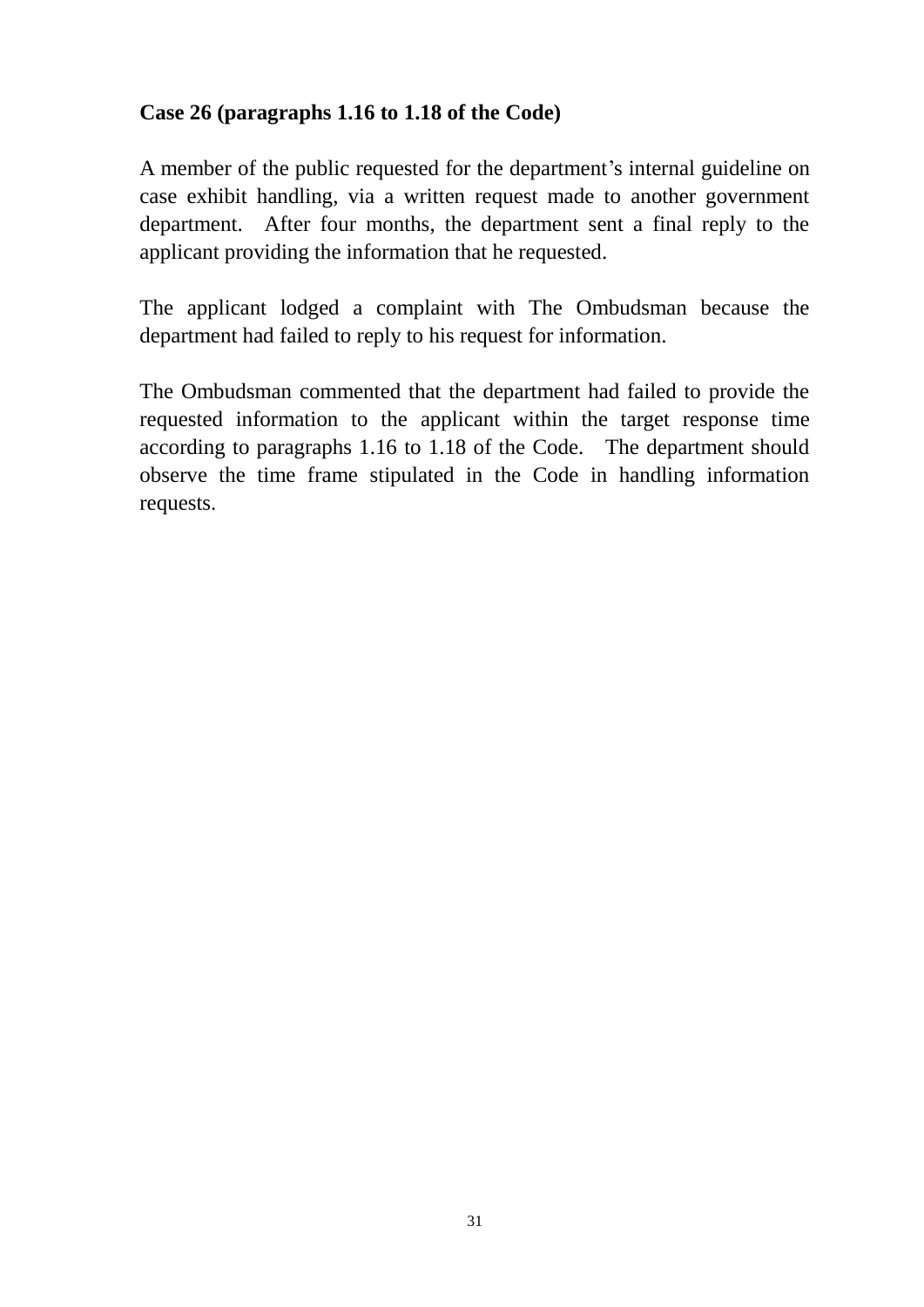# **Case 27 (paragraphs 1.16 to 1.18 of the Code)**

A member of the public asked for information on the department's investigation power regarding offences under the Accreditation of Academic and Vocational Qualifications Ordinance, Non-Local Higher and Professional Education (Regulation) Ordinance, Non-Local Higher and Professional Education (Regulation) Rules and Film Censorship Regulations. The department replied to the applicant on the same day.

The applicant made a follow up enquiry on the same issue and a reply was sent to the applicant by the department 13 days later, inviting the applicant to make reference to its first reply.

The applicant lodged a complaint with The Ombudsman because the department had failed to provide the requested information within the 10-day target response time and failed to provide a satisfactory answer to his query.

The Ombudsman commented that the department had failed to provide the requested information to the applicant within the target response time according to paragraphs 1.16 to 1.18 of the Code, and the department could provide a more detailed reply to the applicant.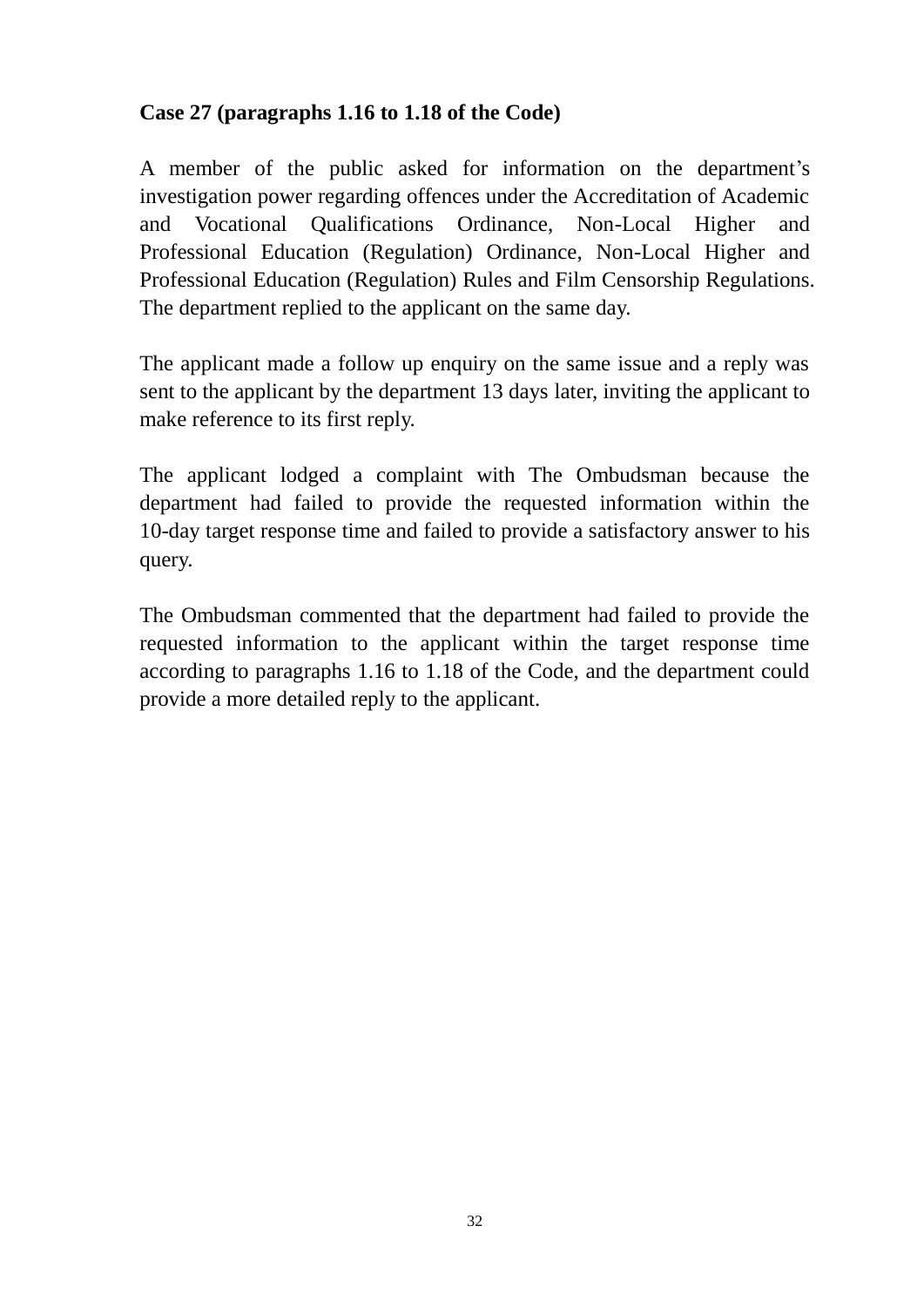## **Case 28 (paragraph 1.2 of the Code)**

A member of the public requested information on precedent appeal cases concerning improper handling of exhibits which was discovered by the court.

The organization replied to the applicant that it could not provide any legal advice and the applicant was suggested to search for the required information from the organization's website.

The applicant lodged a complaint with The Ombudsman because he was dissatisfied that although the applicant had indicated that he could not access the internet in jail, he was suggested to search for the required information from the organization's website. The applicant also complained that the required information could not be found online with the suggested method.

On one of the allegations made by the applicant, The Ombudsman was of the view that the organization had already explained to the applicant why it could not provide the information on precedent cases, and had apologised to the applicant for overlooking the fact that he was being imprisoned and as a result of which a more detailed explanation was not given. The Ombudsman considered that the organization had not contravened the Code. As for the other allegation made by the applicant, The Ombudsman had successfully gained access to the relevant information by using the method suggested by the organization in its reply letter to the applicant.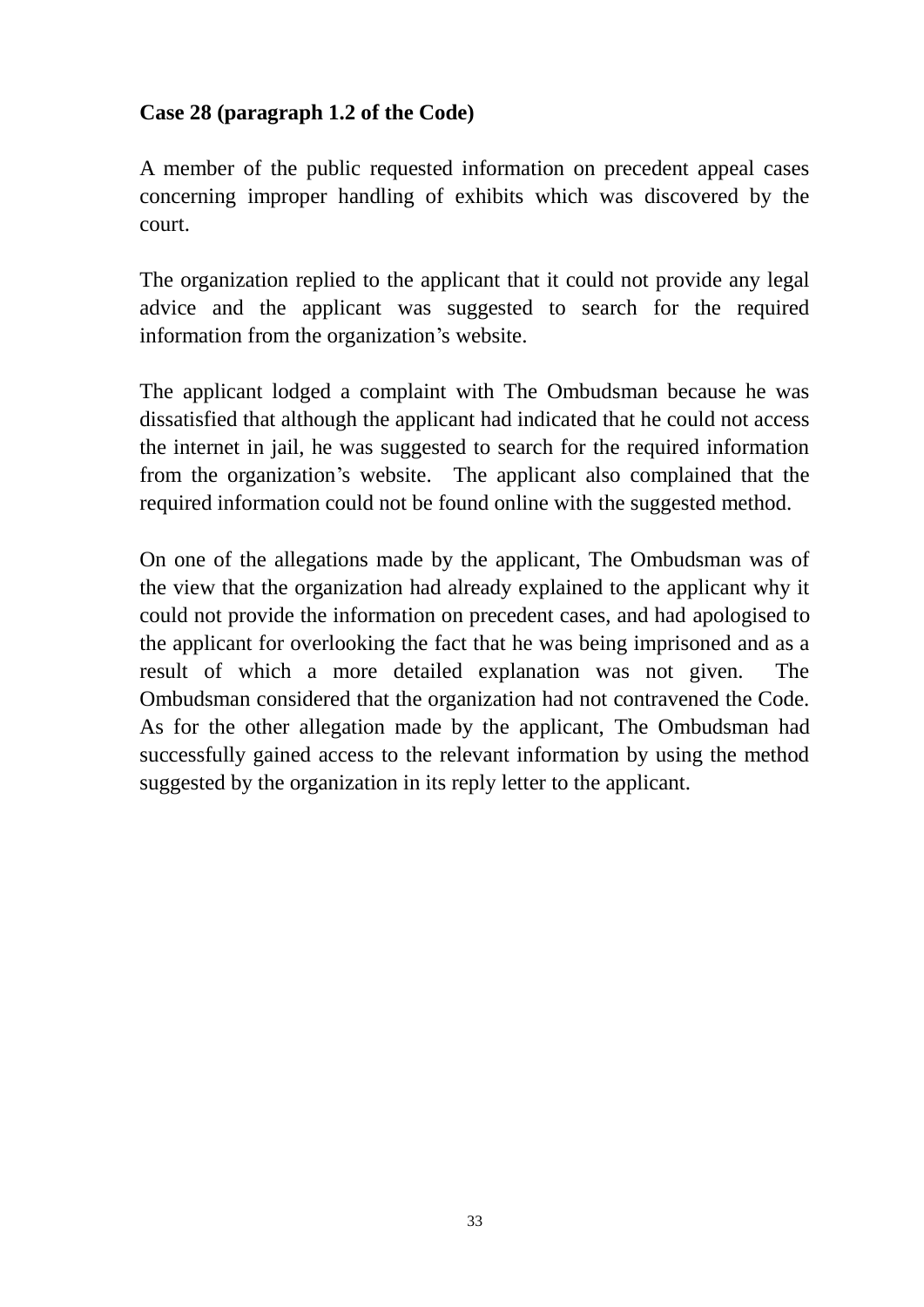## **Case 29 (paragraph 2.14 of the Code)**

A member of the public requested to obtain copies of all correspondence between the department and an airline regarding investigation of an aviation incident after which the airline terminated his employment.

The requested information contained third party information. The third party was consulted and expressed their preference not to release the requested information. The request was refused on the ground of paragraph 2.14(a) of the Code concerning third party information.

The applicant lodged a complaint with The Ombudsman alleging that the department had breached the Code by unreasonably refusing his request for copies of the correspondence between the department and the airline.

The Ombudsman commented that it was reasonable for the department to seek the views of the airline in processing the applicant's request for information. In the replies of the airline to the department, it expressed the view that the decision to release the information or not rested with the department, though the airline preferred not to release the information for the reason that releasing the information would lead to identification of the specific flight and crew that could be construed as a possible breach of the Personal Data (Privacy) Ordinance. From the response of the airline, The Ombudsman considered it inappropriate for the department to refuse disclosure based on paragraph 2.14 of the Code because it was clear that the airline did not have an understanding that the information it provided would not be further disclosed. Even if it did, the airline had not refused to give consent. The Ombudsman further commented that if the department had doubts on the privacy issues, it should seek legal advice.

The Ombudsman also commented that the request was first received by email on 27 March 2014. The applicant was asked to fill in an application form on 4 April 2014, which was received by the department on 28 April 2014. The department formally refused the request on 13 May 2014. The Ombudsman considered that 27 March 2014 was the date the applicant made the request and it could have been processed within 21 days. The Ombudsman concluded that it was inappropriate for the department to refuse disclosure based on paragraph 2.14 of the Code. They urged the department to release the requested information unless there were other valid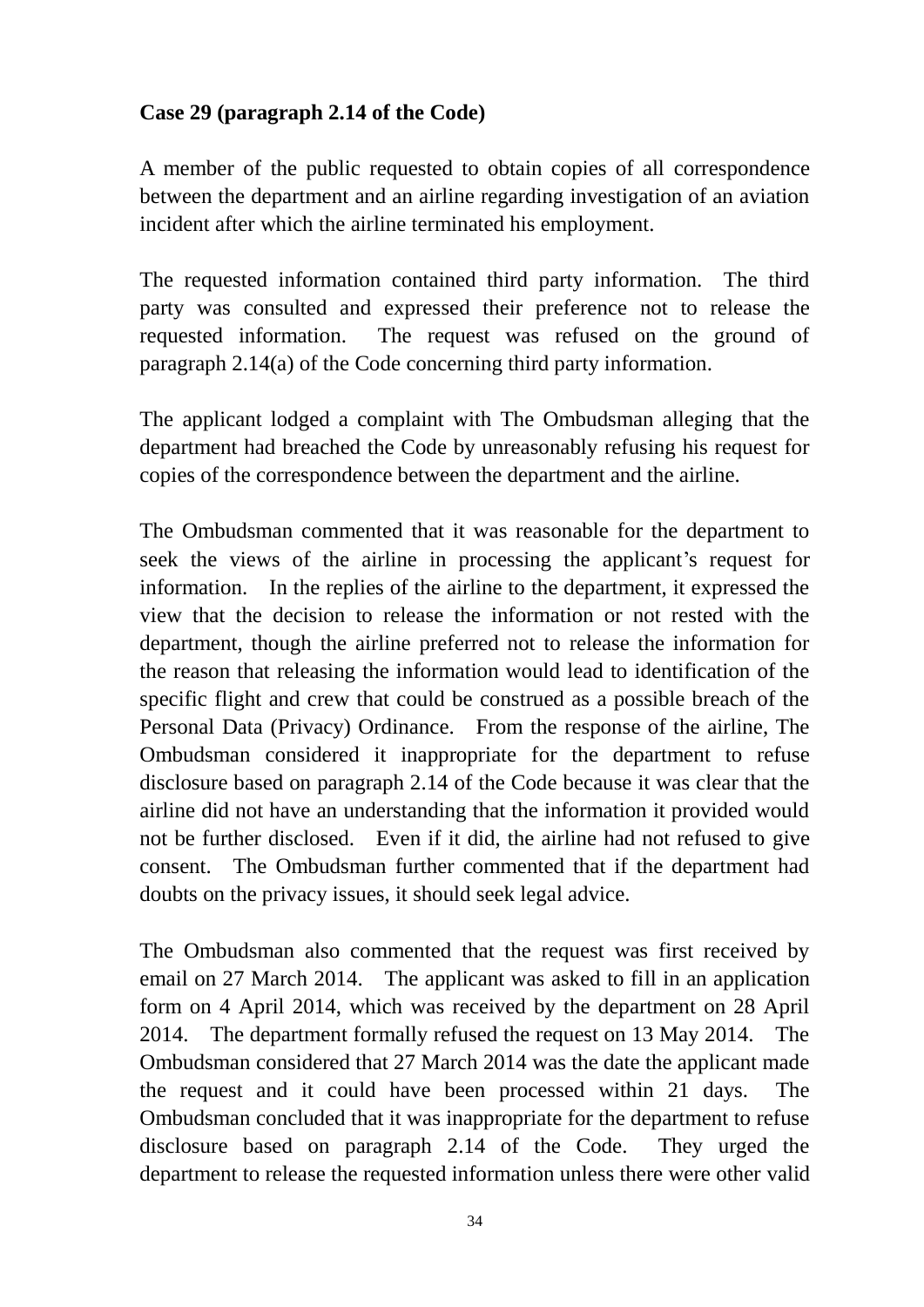reasons as set out in Part 2 of the Code for refusing disclosure.

Taking into account the view of The Ombudsman, the department obtained legal advice that the department should clarify with the airline about its stance on the information disclosure. Upon being further consulted, the airline finally indicated explicitly its objection for disclosure. The department then provided a redacted version of correspondence between the department and the airline to the applicant, with all personal data provided by the airline removed. The Ombudsman subsequently confirmed that the case was closed.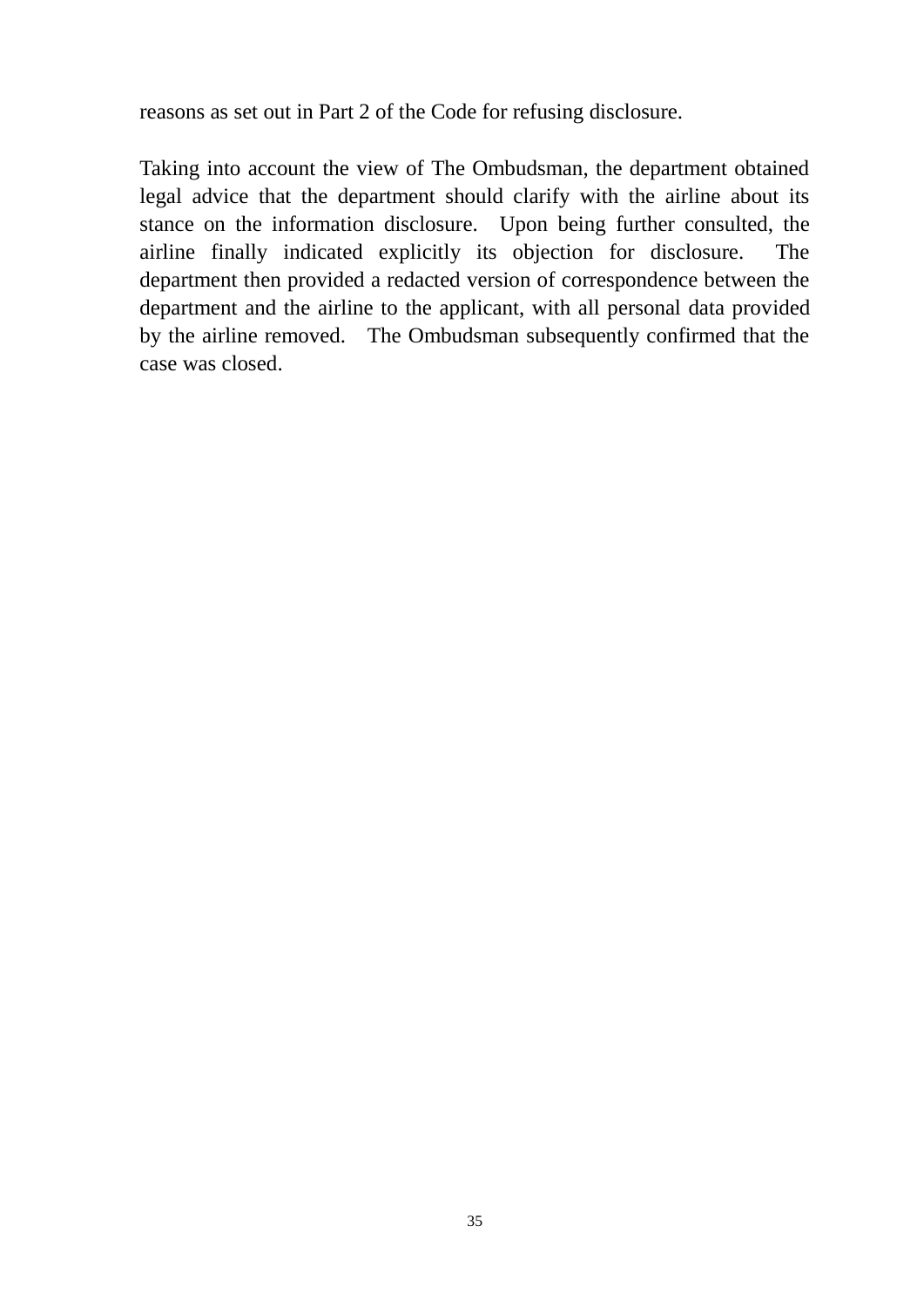## **Case 30 (paragraph 2.9 of the Code)**

A member of the public requested to obtain a copy of operational manuals of service centre A and service centre B of a department.

The department refused the request on the ground of paragraph 2.9(c) of the Code (Management and operation of the public service) as the disclosure of the requested information may lead to abuse of the service and hinder the effective operation of the service centres.

The applicant lodged a complaint with The Ombudsman.

The Ombudsman considered that it is not unjustifiable for the department to refuse the disclosure of the operational manuals as it might harm or prejudice the proper and efficient conduct of the operations of the service centres. In fact, the department had provided the information briefs of the service centres to the applicant.

However, The Ombudsman commented that the department should address to the other enquiries from the applicant although the operational manuals concerned could not be provided.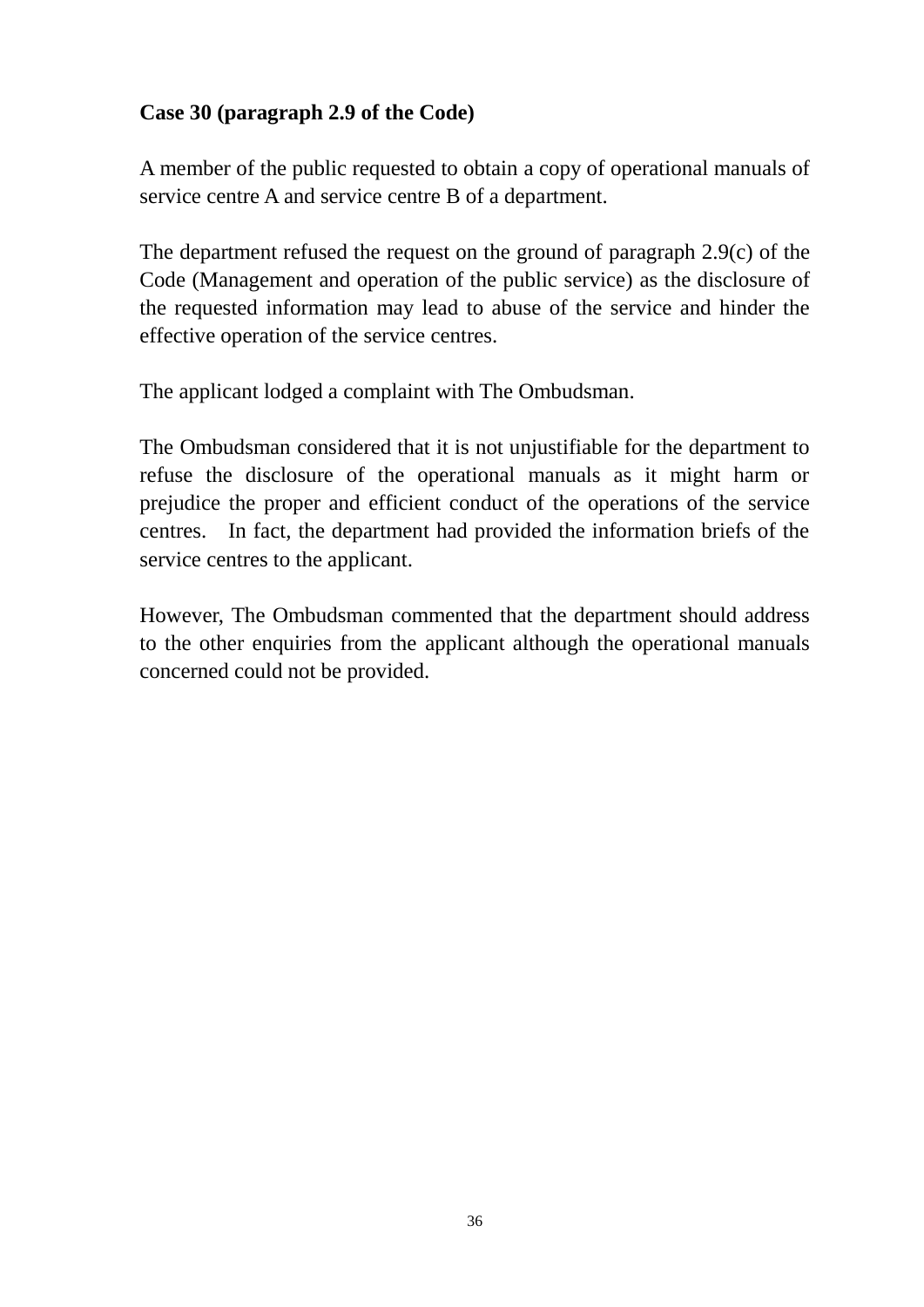#### **Case 31 (paragraph 2.13 of the Code)**

A member of the public requested for a feasibility study report on land development.

The request was refused on the grounds of paragraph 2.13(a) of the Code, i.e. information relating to incomplete analysis, research or statistics, where disclosure could be misleading or deprive the department or any other person of priority of publication or commercial value. As the requested report had not been finalised and might contain incomplete information at the time of the request, the disclosure of which could be misleading. A complaint was then lodged with The Ombudsman.

Having considered the complaint, The Ombudsman agreed with the department on refusal of disclosure of the feasibility study report in accordance with paragraph 2.13(a) of the Code because the report had not been finalised at the time when the applicant made the information request. Moreover, The Ombudsman was of the view that even if the department had added footnotes into the report to explain the incompleteness of the information therein, the applicant would still be misled on the subject matter by reading such report which contained incomplete/unconfirmed information. The Ombudsman also commented that, although the department was unable to disclose the report to the applicant, the Government had already held consultations, including conducting briefings to the District Council with an aim of informing members of the public of the progress and preliminary result of the study. This is in line with the spirit of the Code on provision of information owned by the Government to members of the public as far as possible so as to enhance their understanding on government services.